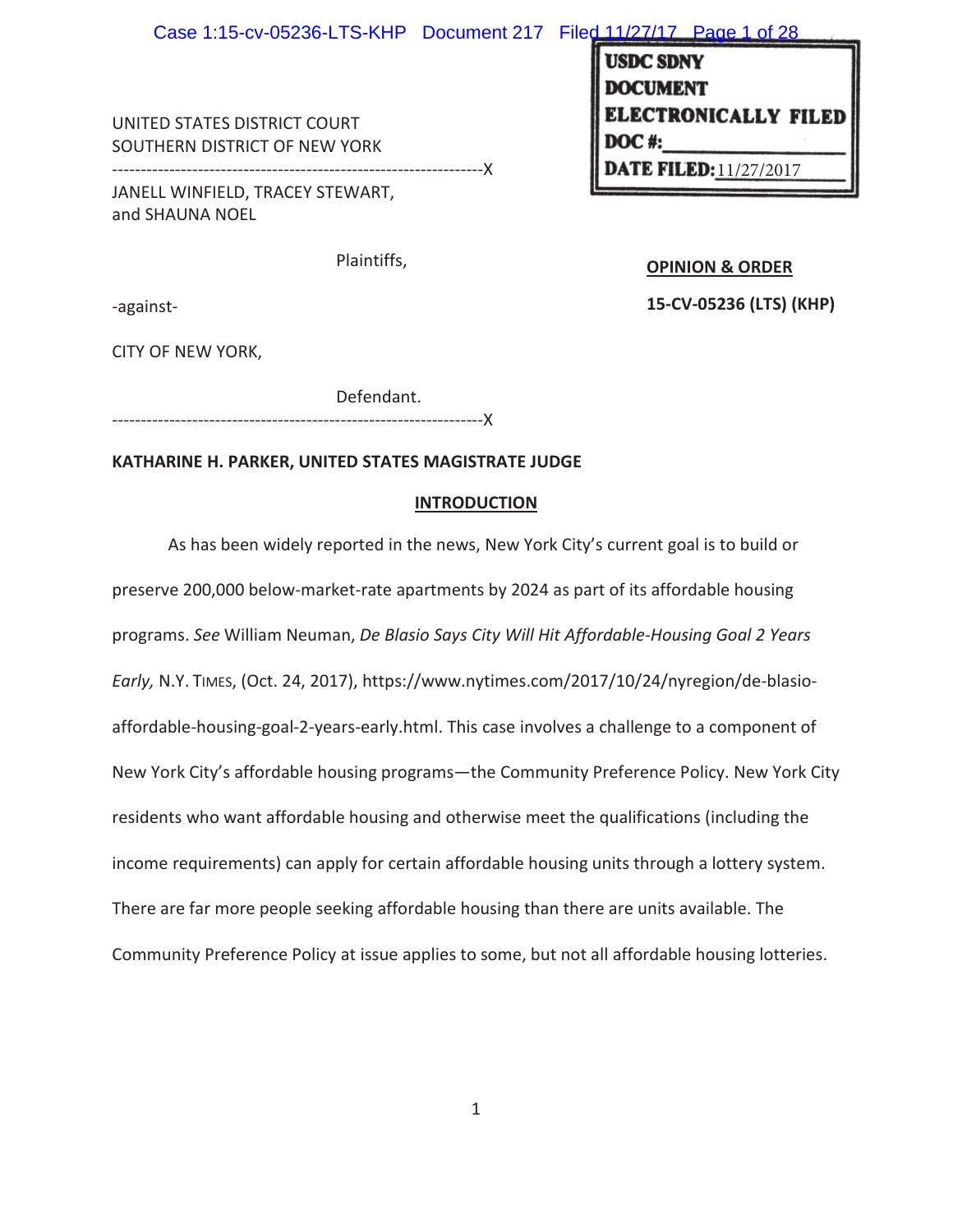## Case 1:15-cv-05236-LTS-KHP Document 217 Filed 11/27/17 Page 2 of 28

The Policy sets aside 50% of the affordable housing units to be distributed through the lottery for people who live in the "community district"<sup>1</sup> in which the housing is located.<sup>2</sup>

Plaintiffs, three African-American residents of New York City, seek affordable housing and have applied for housing through lotteries, but have not yet been selected to be interviewed for affordable housing developments. They claim that the Community Preference Policy has a disparate impact on African-American and Latino applicants in "neighborhoods of opportunity," which they assert are predominantly white. $3$  They also claim that the Community Preference Policy perpetuates racial segregation in the City and that its promulgation and application constitutes intentional discrimination in violation of the federal Fair Housing Act, 42 U.S.C. §§ 3604, *et seq.,* and the New York City Human Rights Law, N.Y.C. Admin. Code §§ 8-107, *et seq.*

The issues presently before the Court relate to the City's production of electronic documents. The genesis of the parties' dispute was a disagreement over what search terms should be used in connection with the City's review of electronic documents collected from five

 <sup>1</sup> New York City is broken down in 59 community districts.

<sup>&</sup>lt;sup>2</sup> In or about 2002, the administration of Mayor Michael Bloomberg increased the percentage of units for which preference would be given to residents of the community district in which the development was being built from 30% to 50%. (Doc. No. 16 ("FAC") ¶ 83.) Plaintiffs allege that the change was implemented without evaluating whether the increase would perpetrate residential segregation. (*See* FAC ¶¶ 85, 154-56.)

<sup>&</sup>lt;sup>3</sup> For context, the Court notes that according to 2010 census data, New York City is a "majority minority" city, meaning that its population is approximately 34% White, 23% Black, 29% Hispanic, and 13% Asian. *See* N.Y.C. Dep't of City Planning, *NYC2010: Results From The 2010 Census*, available at:

https://www1.nyc.gov/assets/planning/download/pdf/data-maps/nyc-population/census2010/pgrhc.pdf (last visited Nov. 27, 2017). The 2010 census data also reflects that White residents represents the majority population in 24% of the City's census tracts. *See* The Furman Center for Real Estate & Urban Policy, *The Changing Racial And Ethnic Makeup Of New York City Neighborhoods*, available at:

http://furmancenter.org/files/sotc/The\_Changing\_Racial\_and\_Ethnic\_Makeup\_of\_New\_York\_City\_Neighborhood s\_11.pdf (last visited Nov. 27, 2017).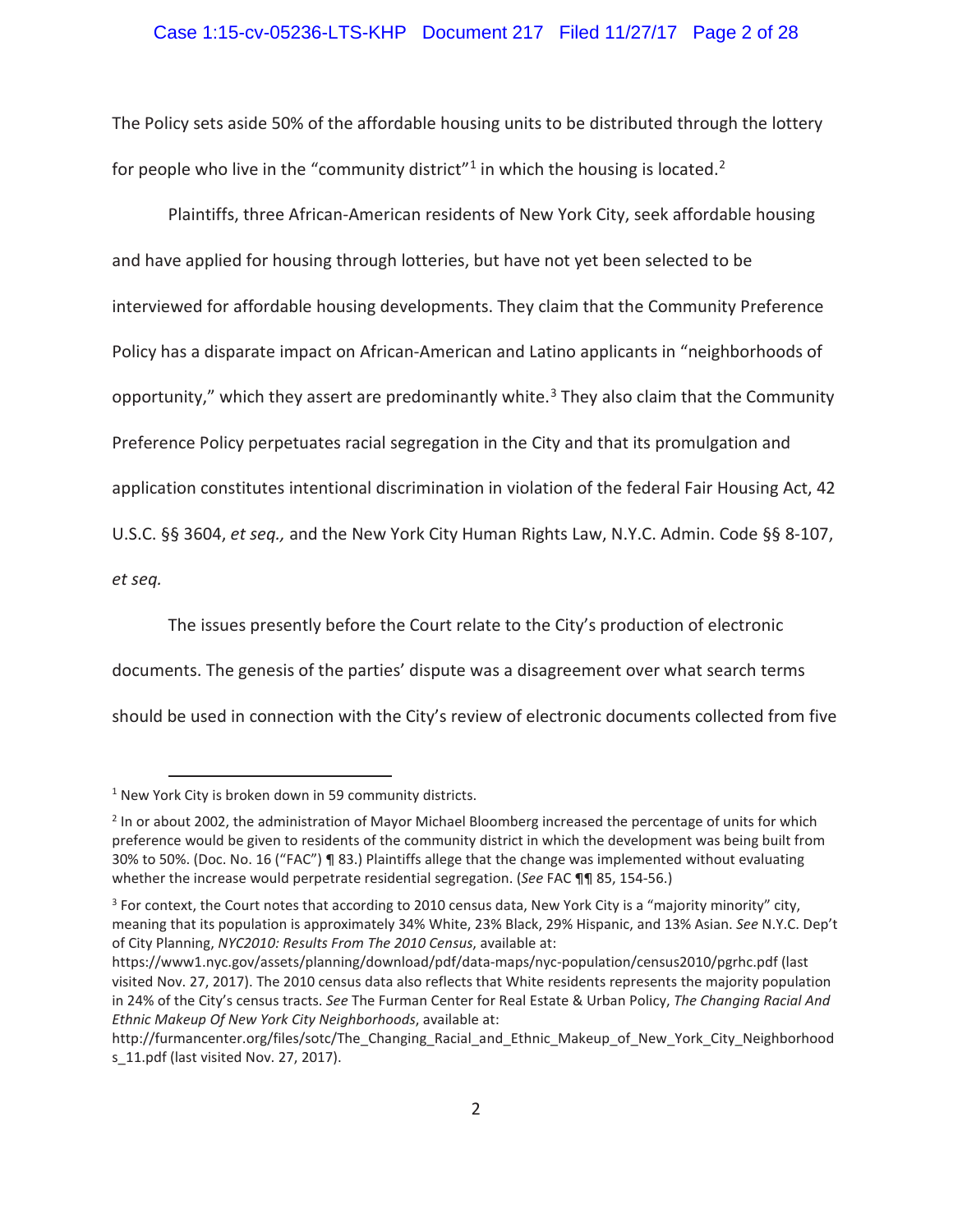## Case 1:15-cv-05236-LTS-KHP Document 217 Filed 11/27/17 Page 3 of 28

custodians from the Department of City Planning ("DCP") and Steven Banks, the Commissioner of the City Human Resources Administration/Department of Social Services ("HRA") and head of the Department of Homeless Services ("DHS"). Since then, Plaintiffs have complained of various alleged deficiencies in the City's electronic document review process, including (i) the scope of the City's review of documents gathered from DCP and Banks, and (ii) the City's alleged over-designation of documents in the prior review populations as non-responsive, which Plaintiffs claim has affected the reliability of the City's predictive coding processes as a whole. In order to increase transparency into the City's document review process, Plaintiffs seek, among other things, an order directing the City to provide Plaintiffs with samples of nonprivileged documents collected from the Department of Housing Preservation & Development ("HPD"), the Mayor's Office, DCP, and Banks that the City has designated as "non-responsive" in its review.

Having now reviewed the City's *in camera* submissions, as well as sample documents provided by Plaintiffs, **Plaintiffs' application is granted in part and denied in part as discussed below.** 

### **BACKGROUND**

#### **A.** *Case Summary*

HPD is the City agency primarily responsible for the creation and preservation of affordable housing in the City. It promotes development of new affordable housing, as well as the preservation and renovation of existing housing that contains affordable housing units. In many cases, the City helps finance the development projects through, among other things,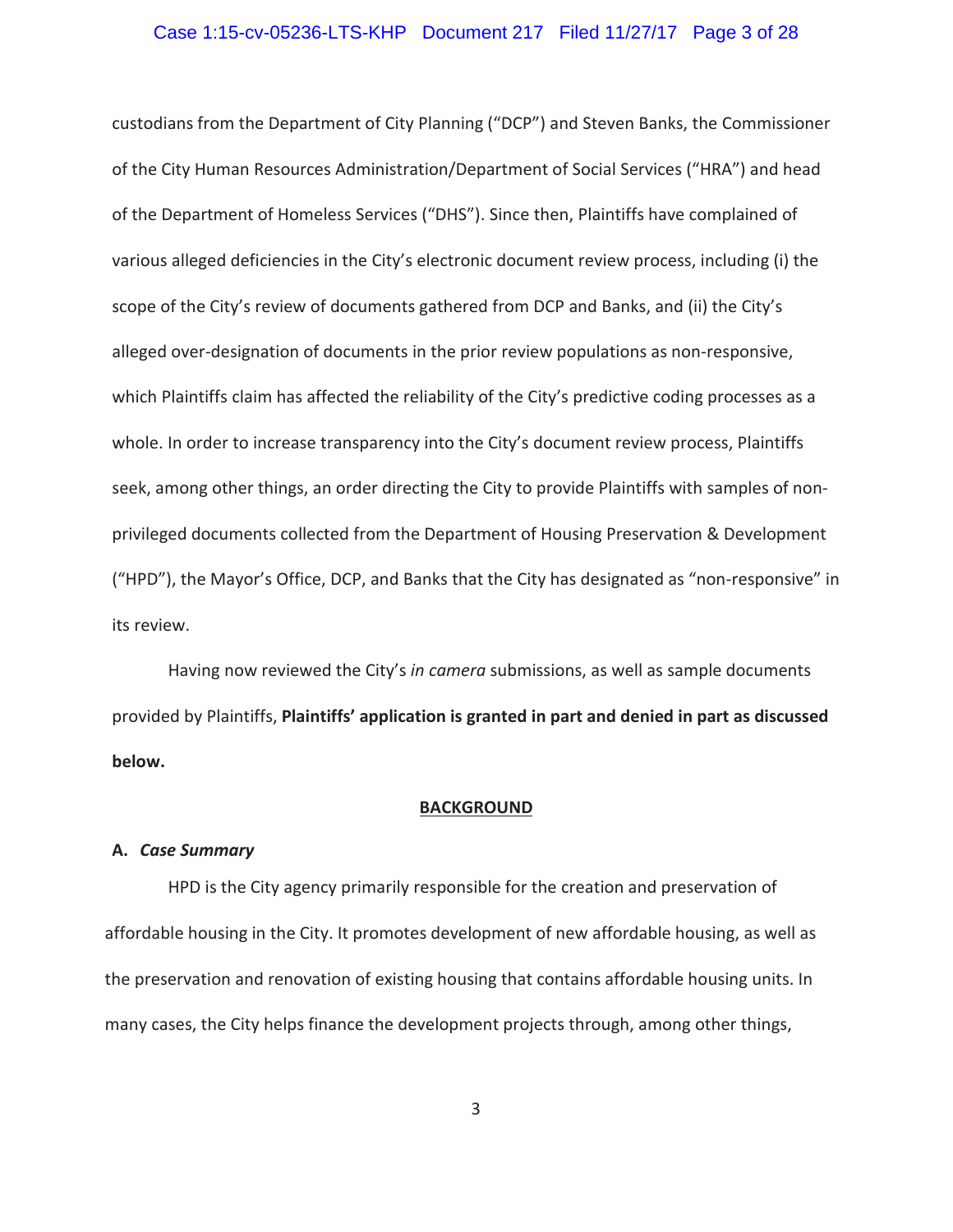## Case 1:15-cv-05236-LTS-KHP Document 217 Filed 11/27/17 Page 4 of 28

loans, tax credits, and exemptions. HPD also oversees the allocation of certain affordable housing units to eligible applicants through a lottery. The Community Preference Policy applies to only some of the lotteries and affordable housing units that become available in the City.

In addition to the housing promoted by HPD, certain housing developments in New York City have been incentivized by tax exemptions provided under Section 421-a of New York's Real Property Tax Law. The Community Preference Policy also has been applied to some of these so called "421-a developments." Pursuant to a policy announced by the City in 2016, 50% of the community preference units in certain 421-a developments have been set aside for homeless residents of the City whose shelter or last-known address is in the community district where the 421-a development is built.

DCP is the City's primary land use agency and it is responsible for the City's Mandatory Inclusionary Housing program, a zoning initiative developed by HPD and DCP that requires certain types of residential projects to include affordable housing. DCP also oversees the Uniform Land Use Review Procedure ("ULURP"), which applies to many affordable housing projects to the extent they require zoning or other land use actions.<sup>4</sup> DCP is the lead agency in formulating neighborhood plans and coordinating infrastructure investments, as well community support services. DCP also coordinates the City's consolidated plans and

 <sup>4</sup> Under the ULURP procedure, DCP receives certain applications for housing developments, after which the Community Board for the community district in which the development is proposed holds a public hearing and makes a recommendation about the development. The Borough President and Borough Board also make a recommendation as to the development. DCP then holds a public hearing and either approves, modifies, or disapproves the application. If the development project is approved, City Council then may review the application and hold a public hearing because it approves certain tax exemptions and approves budget allocations for affordable housing. After the City Council's review, the Mayor may review and veto any action taken by the City Council. The City Council can override a veto by a 2/3 vote.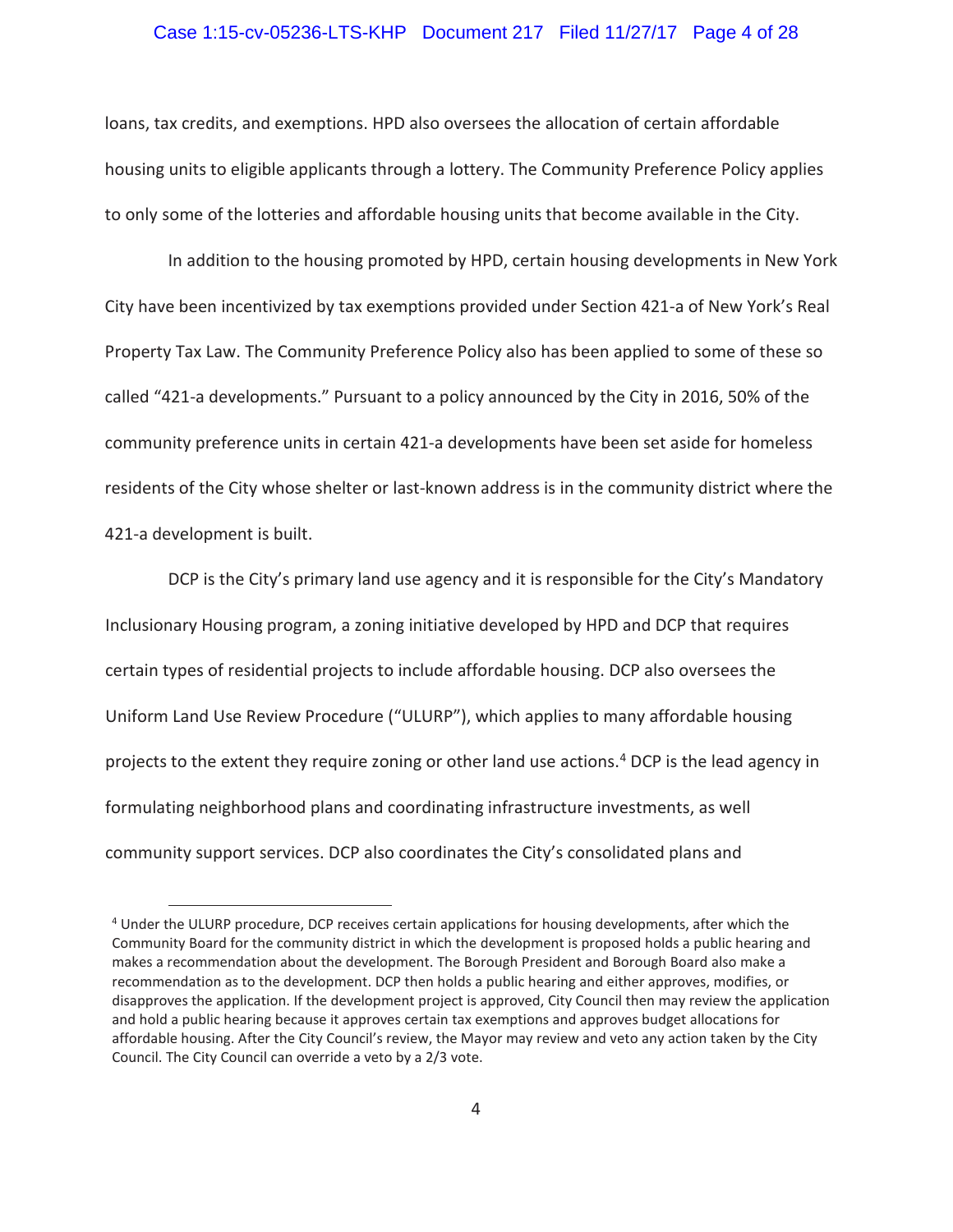## Case 1:15-cv-05236-LTS-KHP Document 217 Filed 11/27/17 Page 5 of 28

certifications regarding its federal obligations to affirmatively further fair housing pursuant to a rule promulgated by the U.S. Department of Housing and Urban Development.

Plaintiffs charge in their Complaint that the City has been and continues to be characterized by extensive residential segregation on the basis of race, ethnicity, and national origin in all 59 community districts. (FAC 111 1, 47-48.) They assert that segregation can be traced to historical restrictions and intentional discrimination by all categories of actors in the housing market, including government entities, developers, landlords, and others. (FAC ¶¶ 2-3.) They claim the Community Preference Policy has a disparate impact on African-Americans and Latinos insofar as they do not have an equal opportunity to compete for affordable housing in all neighborhoods, particularly those that are "higher opportunity." (*See, e.g.,* FAC ¶ 102.) They also contend that the continuing application of the Community Preference Policy amounts to intentional discrimination based on race because the City's "decisions to establish, maintain, and expand the policy: (a) were made in the face of a history of discrimination and segregation encouraged by and participated in by the City; (b) were made knowing, or being deliberatively indifferent to, the policy's clear disparate impact on opportunity to participate on equal terms and its tendency to perpetuate segregation; (c) constituted choices to reject more prointegrative alternatives; (d) are reflective of the City's consciousness of what policies it thought that particular racial and ethnic groups "wanted," as well as other race-awareness; and (e) responded to racially- and ethnically-influenced community and political opposition." (FAC ¶ 8; *see also* FAC ¶¶ 9, 113-37, 171.) Plaintiffs also allege that the City's failure to comply with its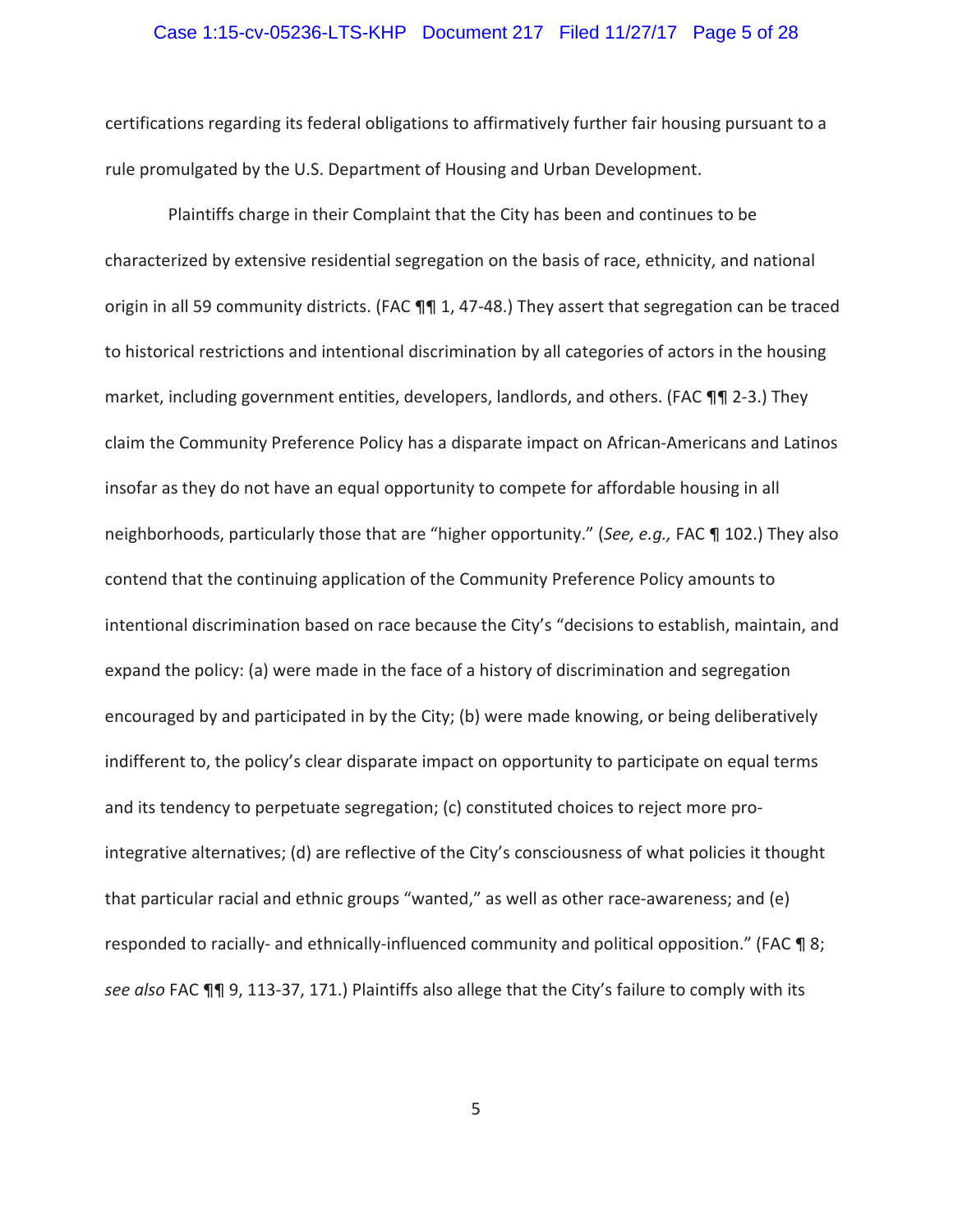## Case 1:15-cv-05236-LTS-KHP Document 217 Filed 11/27/17 Page 6 of 28

obligations under federal law to affirmatively further fair housing is evidence of its intent to discriminate.

Plaintiffs assert that the Community Preference Policy is popular among many community boards, local politicians, and advocacy groups "based on a desire to preserve existing racial or ethnic demographics or culture of a neighborhood or community district." (FAC ¶¶ 158, 160.) Plaintiffs further assert that "the City [has] allowed itself to be influenced by such race- or ethnicity-based positions or by fear that an abandonment of the [Community Preference Policy] would generate race- or ethnicity-based opposition from these community boards, local politicians, and advocacy groups." (FAC ¶ 161.)

The City denies the allegations of discrimination and states that it is deeply committed to fair housing and the creation of affordable housing. Former HPD Commissioner Vicki Been has explained that the Community Preference Policy "is intended to ensure that local residents, many of whom have deep roots in the community and have persevered through years of unfavorable living conditions, are able to remain in their neighborhoods as those neighborhoods are revitalized" in part through development. (Doc. No. 18 ¶ 8.) She has stated that neighborhoods "often resist approving land use actions required to allow greater density or site affordable housing because of concern about the other types of burdens that development may impose" such as noise and danger from construction, crowding and strain on existing infrastructure, and the like. (Doc. No. 18  $\P$  8.) She has further stated that the Community Preference Policy "ensures that neighborhoods see that new growth and investment in affordable housing provide some benefits to local residents to offset those burdens" and "makes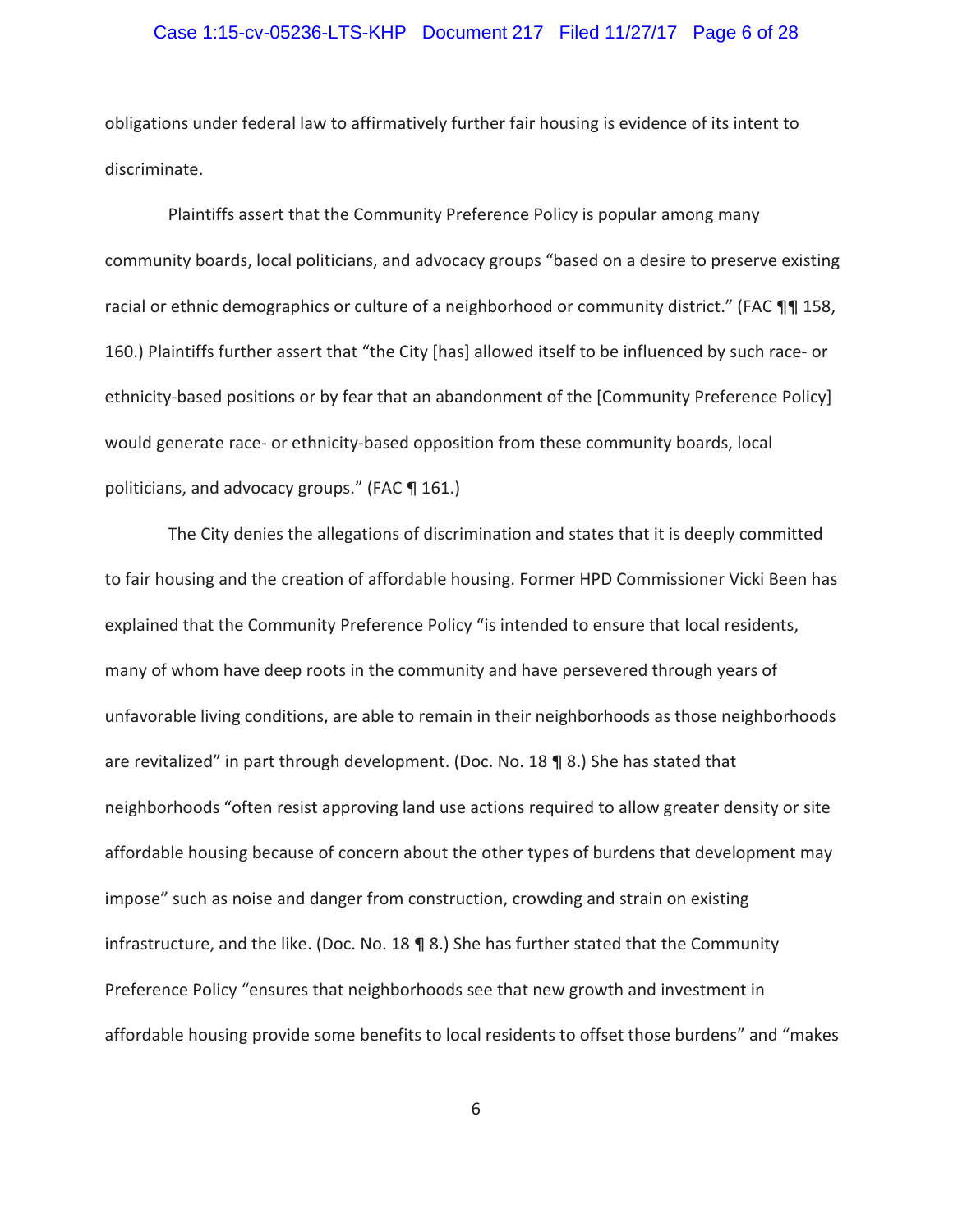### Case 1:15-cv-05236-LTS-KHP Document 217 Filed 11/27/17 Page 7 of 28

it possible for the City to overcome" neighborhood resistance to development and achieve its affordable housing goals. (Doc. No. 18 ¶ 8.)

### B. *The Motion To Dismiss*

At the outset of this case, the City moved to dismiss the Complaint for lack of standing and failure to state a claim. The Honorable Laura Taylor Swain denied the City's motion to dismiss on October 24, 2016, finding, among other things, that the Plaintiffs had (1) "adequately alleged that they are persons who 'will be injured by a discriminatory housing practice that is about to occur,' 42 U.S.C. § 3602(i), and have standing to challenge the [Community Preference Policy]," (2) "satisfied their burden of demonstrating plausibly that the Community Preference Policy perpetuates segregation" in support of their disparate impact discrimination claim, and (3) pled sufficient facts to plausibly support their disparate treatment claim. *Winfield v. City of New York*, No. 15-cv-5236 (LTS) (DCF), 2016 WL 6208564, at \*5-7 (S.D.N.Y. Oct. 24, 2016).

In the decision, Judge Swain noted that "[d]iscovery may well prove that removal of the Community Preference Policy would have no impact on the racial and ethnic makeup of eligible affordable housing applicants (and ultimate recipients of housing) whether local residents within a community district are given a preference or not." *Id.* at \*6. The Court also noted that certain facts pled, such as a history of discriminatory zoning and housing policies, concentrating public housing in minority neighborhoods, and racial steering in housing projects, supported the plausibility of Plaintiffs' claims. *Id.* at \*7.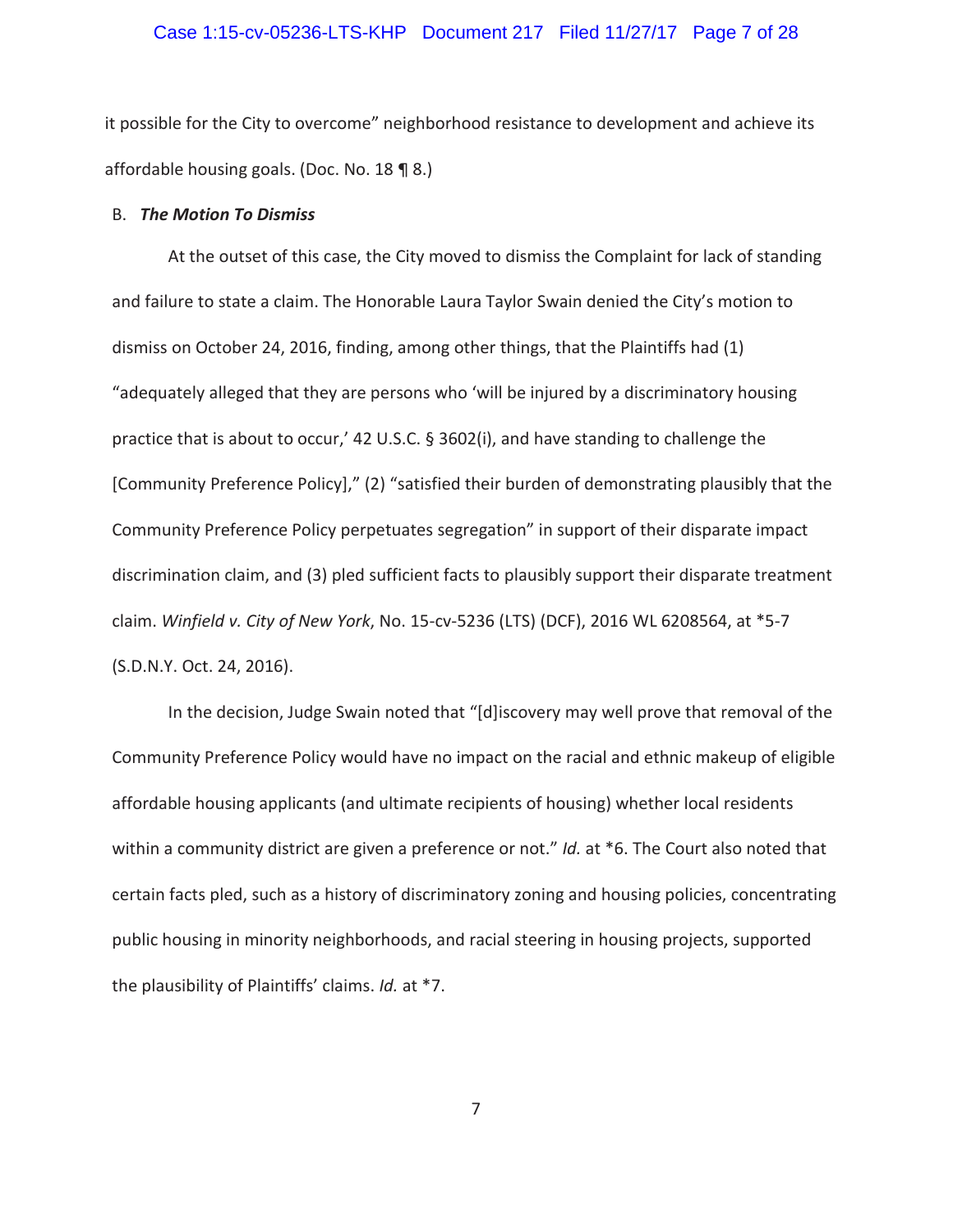### C. *Discovery*

Plaintiffs have sought wide-ranging discovery, which the City has resisted vigorously. This Court has issued various rulings consistent with Federal Rule of Civil Procedure 26(b)(1) to ensure that discovery is focused on information that is relevant and proportional to the needs of this case, considering "the importance of the issues at stake in the action, the amount in controversy, the parties' relative access to relevant information, the parties' resources, the importance of the discovery in resolving the issues, and whether the burden or expense of the proposed discovery outweighs its likely benefit." Fed. R. Civ. P. 26(b)(1). This included directing phased discovery and limiting some of Plaintiffs' discovery demands.

The first phase of discovery has focused on production of data from the affordable housing lotteries needed for disparate impact analysis, depositions of key City witnesses, and production of documents concerning the Community Preference Policy and the reasons for its promulgation and amendments, as well as documents concerning the City's defenses, including community resistance to affordable housing projects.

Plaintiffs have sought, among other things, documents related to affordable housing policies more generally, City policies related to zoning or homelessness, interactions with the U.S. Department of Housing and Urban Development ("HUD"), and strategies for mitigating displacement of individuals from gentrifying communities. During a conference on February 16, 2017, the Court narrowed a number of Plaintiffs' discovery requests, including by topical scope and the number of custodians that the City needed to search in response to 23 of Plaintiffs' document requests.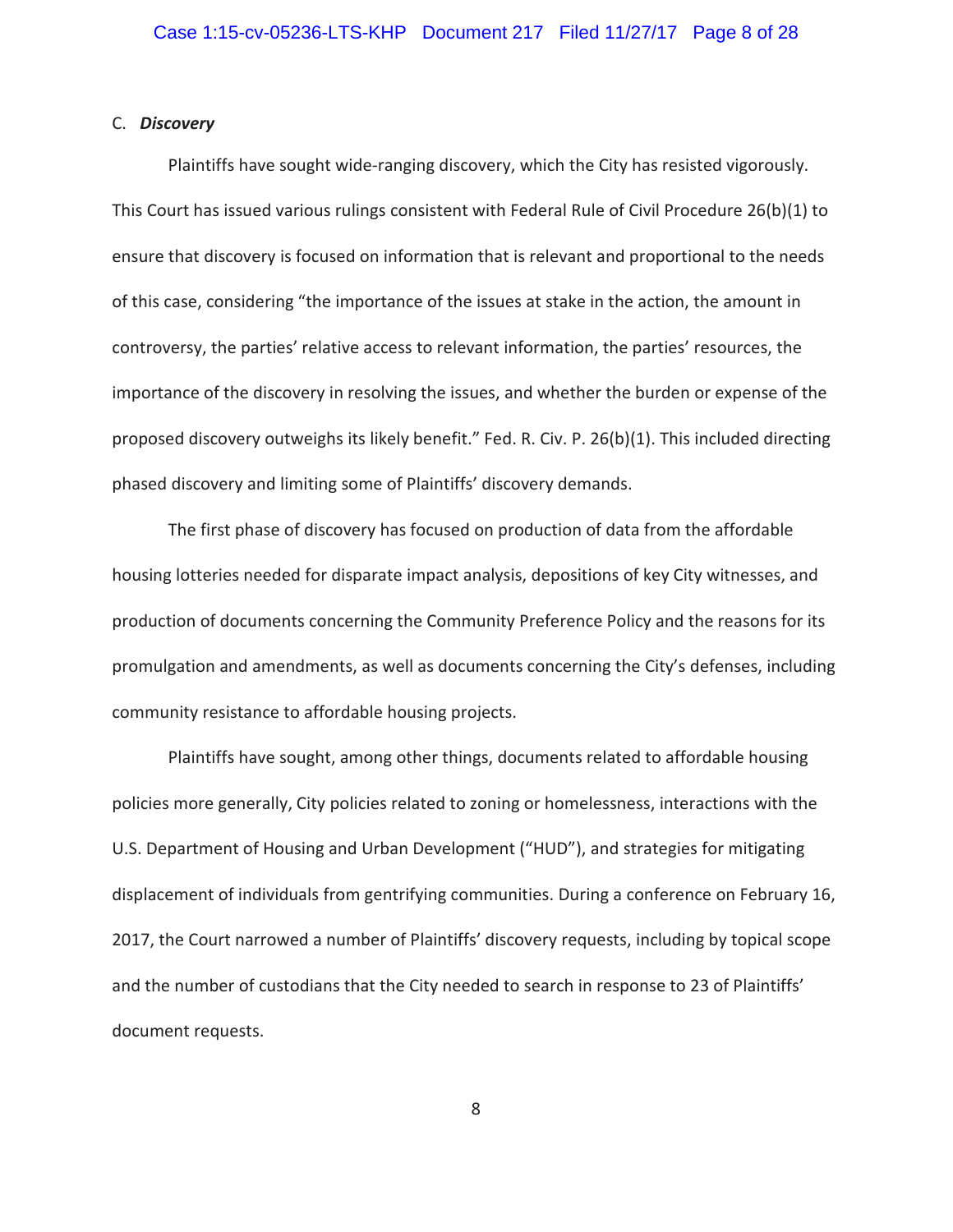## Case 1:15-cv-05236-LTS-KHP Document 217 Filed 11/27/17 Page 9 of 28

The parties also disagreed as to the custodians from whom documents would be collected. Ultimately, after meet and confers and rulings by this Court, the City was ordered to collect documents, including electronic documents, from 50 custodians. These included 44 individuals who worked within HPD and the Mayor's Office, 5 individuals who worked in DCP, and Banks.

Pursuant to the Court's directives, the City began its document review process with HPD and the Mayor's Office. As it pertained to ESI, the parties disagreed as to the search terms that would be applied to the electronic documents collected from these custodians. Ultimately, the City applied a set of search terms that was heavily negotiated by the parties, with some guidance from the Court, to the custodians from HPD and the Mayor's Office. The City then began reviewing the electronic documents from these custodians.

Plaintiffs lodged numerous complaints about the pace of discovery and document review, which initially involved only manual linear review of documents. Accordingly, given the volume of documents collected, this Court directed the City to complete linear review as to certain custodians and begin using Technology Assisted Review ("TAR") software (also commonly referred to as "predictive coding") to hasten the identification, review, and production of documents responsive to Plaintiffs' document requests.

TAR allows parties to prioritize and/or categorize documents for purposes of document review and has been shown to produce more accurate results than manual review. *See Rio Tinto PLC v. Vale S.A.*, No. 14-cv-3042 (RMB) (AJP), 2015 WL 872294, at \*3 (S.D.N.Y. Mar. 2, 2015); *Da Silva Moore v. Publicis Groupe*, 287 F.R.D. 182 (S.D.N.Y. 2012) (noting that linear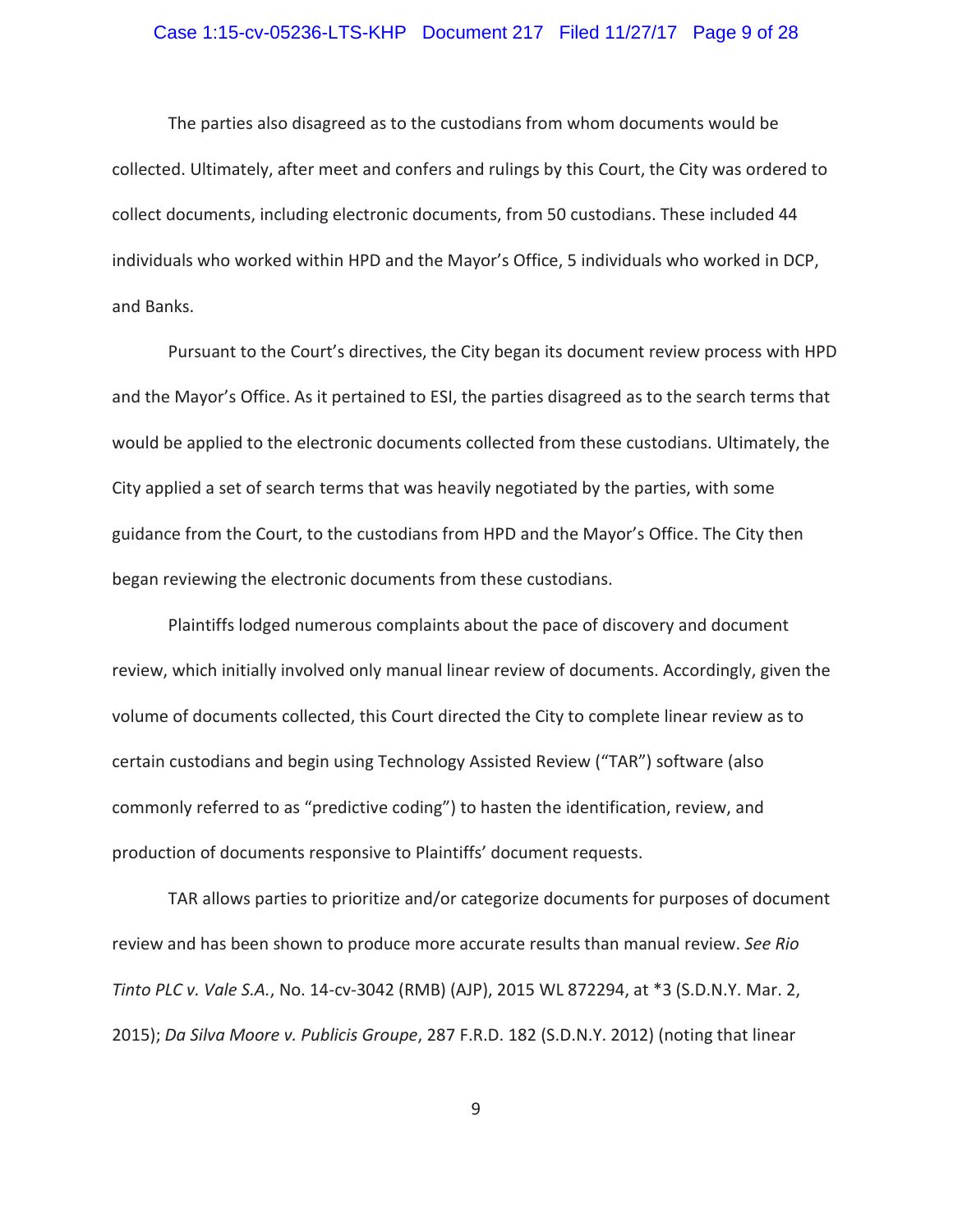## Case 1:15-cv-05236-LTS-KHP Document 217 Filed 11/27/17 Page 10 of 28

manual review was too expensive when there were over three million emails to review and that computer-assisted review can save both parties significant time and money in document review and is at least as, if not more, accurate as manual review). For TAR to work properly, the producing party must prepare a training, or seed set, of responsive and non-responsive documents to train the computer system how to distinguish between them*.* For purposes of this review, the City trained its TAR system using documents that it had already reviewed during its linear review, as well as by completing several training rounds of additional documents that had not yet been reviewed. Once the computer system is trained, it segregates the potential review population into responsive and non-responsive documents and prioritizes them in terms of relevancy (based on similarity to documents in the seed set) so that trained document reviewers can focus on documents that are likely to be most relevant first among the documents classified as responsive. Best practices also dictate that the producing party validate the results of its trained TAR system using certain metrics, such as a recall rate that measures the effectiveness of the software in finding responsive documents.

Following its production of documents from HPD and the Mayor's Office, the City commenced its review of ESI gathered from the DCP custodians and Banks (the "DCP/Banks review population"). At a conference on September 14, 2017, the City stated that it had "completed its discovery that was conducted in accordance with the court orders regarding [DCP] and Steve Banks." (Doc. No. 183 at 44:2-8.) When asked for further clarity, the City explained that it had applied search terms to the DCP/Banks review population that were targeted towards only a subset of Plaintiffs' Requests for Production that the Court had ordered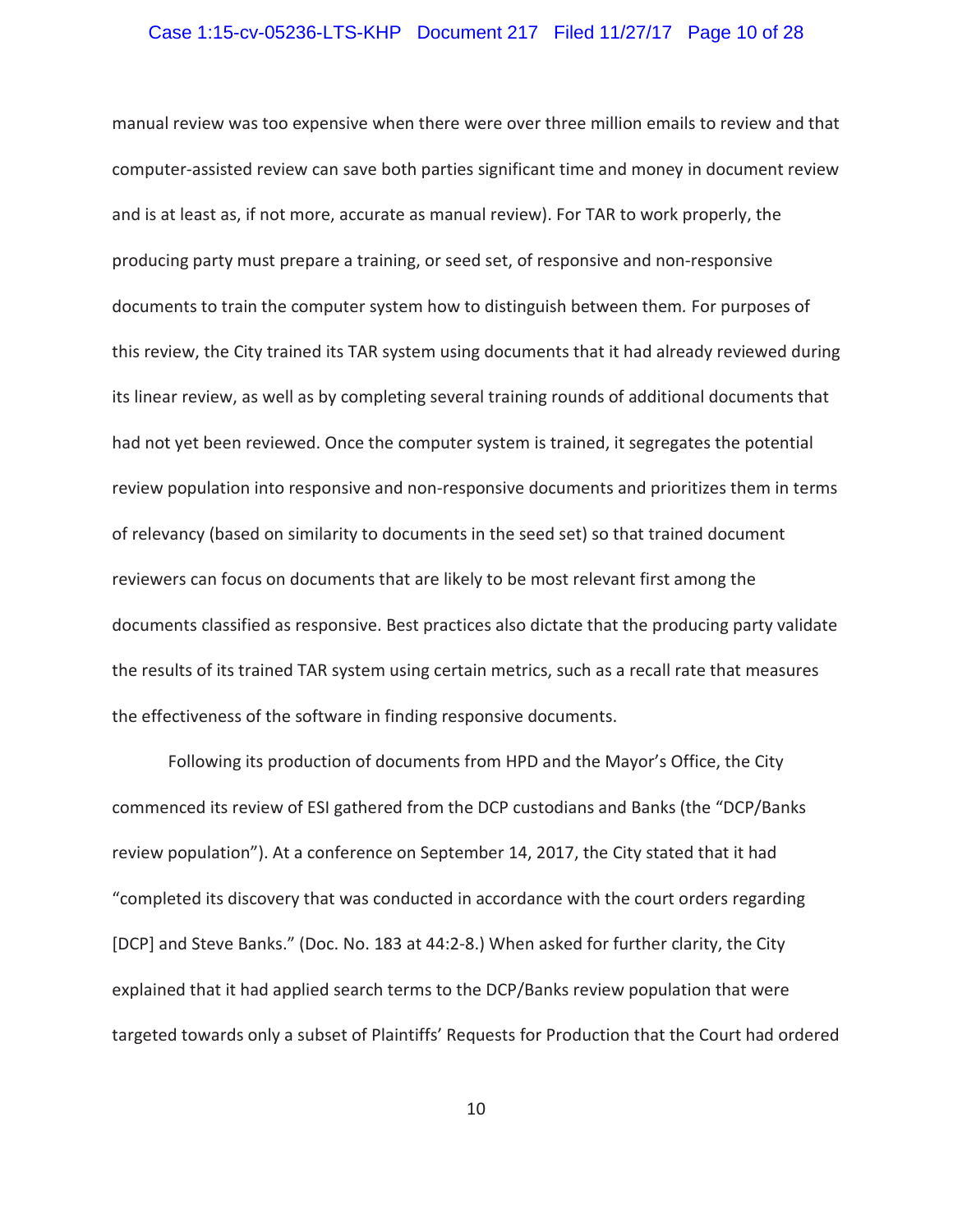### Case 1:15-cv-05236-LTS-KHP Document 217 Filed 11/27/17 Page 11 of 28

the City to search. It also indicated that it was unaware of whether Plaintiffs had been provided with the list of the search terms applied to the DCP/Banks review population. Accordingly, the Court directed the City to provide the search terms it used to Plaintiffs. The Court also stated that if Plaintiffs believed additional search terms should be applied to these custodians, Plaintiffs should propose the additional terms to the City within a week. The City then produced the list of search terms that were applied to the DCP/Banks review population, which was far more limited than the terms used for HPD and the Mayor's Office. Plaintiffs objected to the City's list of terms and proposed over 800 additional search terms to be run on the DCP/Banks review population. The City opposed Plaintiffs' request, contending that it would require the City to review approximately 90,000 additional documents. The City emphasized that it had thus far reviewed over 100,000 documents at a cost of over \$350,000, and that Plaintiffs' supplemental searches would result in additional costs of approximately \$248,000. (Doc. No. 203.)

After further negotiation and a modest reduction in Plaintiffs' number of search terms, the City agreed that it would accept all of Plaintiffs' modified proposed terms, but that it would use its predictive coding system to reduce the DCP/Banks review population to a more manageable number of documents. Plaintiffs, in turn, have indicated that the City's proposal is not acceptable because they are concerned about the reliability of the City's predictive coding processes. Specifically, Plaintiffs contend that the City has over-designated documents as privileged and non-responsive, including by applying an impermissibly narrow view of responsiveness during its review process. As a result of this alleged practice, Plaintiffs assert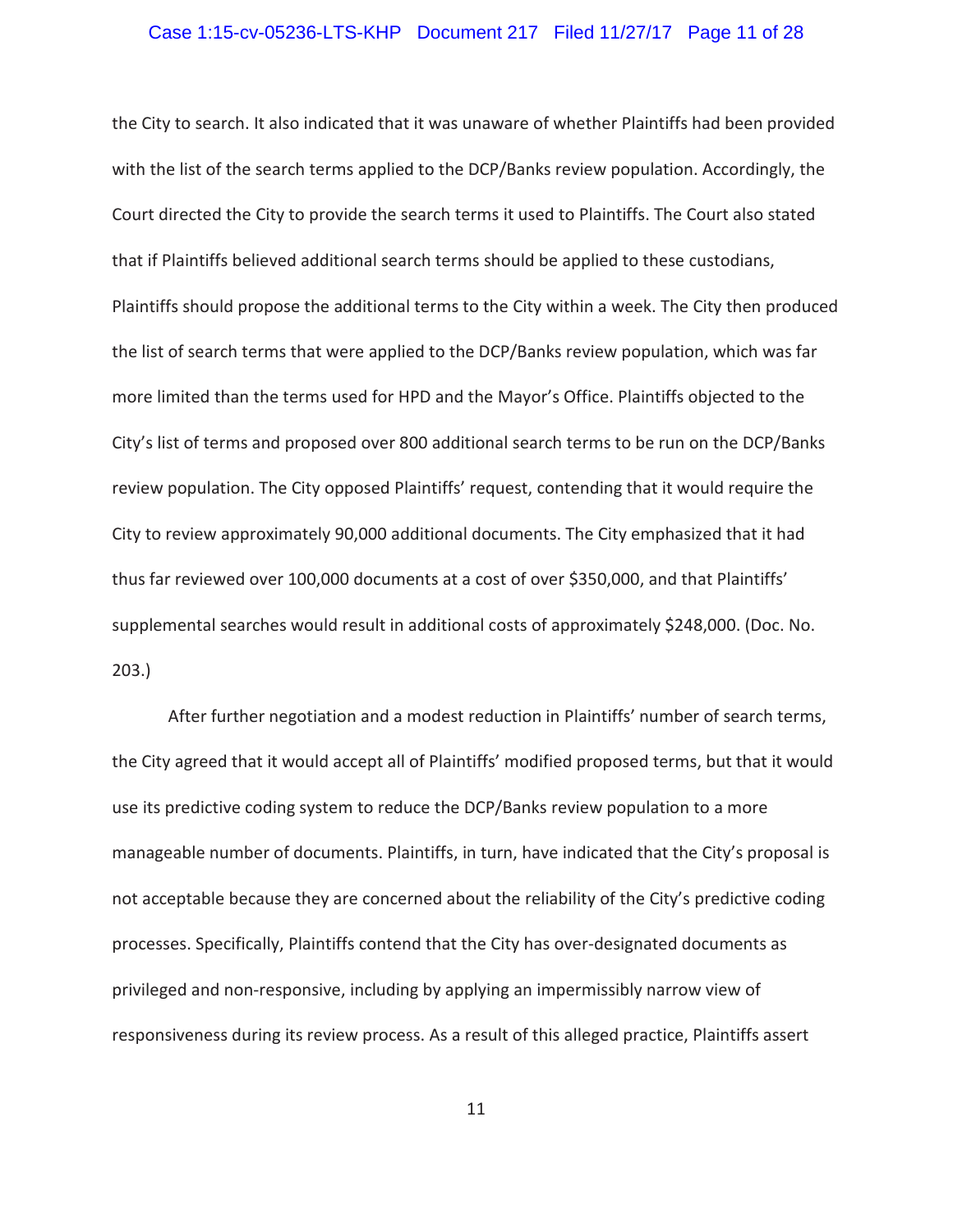### Case 1:15-cv-05236-LTS-KHP Document 217 Filed 11/27/17 Page 12 of 28

that the City's TAR software was improperly trained on what constitutes a responsive and nonresponsive document, leading to a predictive coding system that is unable to recognize documents that are truly responsive to the issues in this case.

In support of their allegations of over-designation, Plaintiffs produced to this Court certain documents that the City produced inadvertently, or produced in redacted format, which they contend should have been marked responsive and relevant. Among these were two electronic documents for which the City only produced a "slip sheet" because the documents had been designated as non-responsive (the "slip-sheeted" documents), but where Plaintiffs were nevertheless able to view the "extracted text" of the documents due to a production error. Plaintiffs contend that the slip-sheeted documents are in fact responsive to their document requests and, as a result, they should have been produced.

In response to Plaintiffs' concerns, this Court has issued several orders. It required the City to submit a letter for *in camera* review describing its predictive coding process and training for document reviewers. The City asserted that these materials are core work product, but nevertheless provided this information to the Court on September 8 and October 5, 2017. This Court also ordered briefing on Plaintiffs' challenges to the City's privilege designations on documents and in depositions. It required the City to provide a privilege log for a sample set of 80 documents that the City designated as privileged in its initial review. It also required submission of deposition transcripts and a privilege log concerning privilege objections made during the depositions.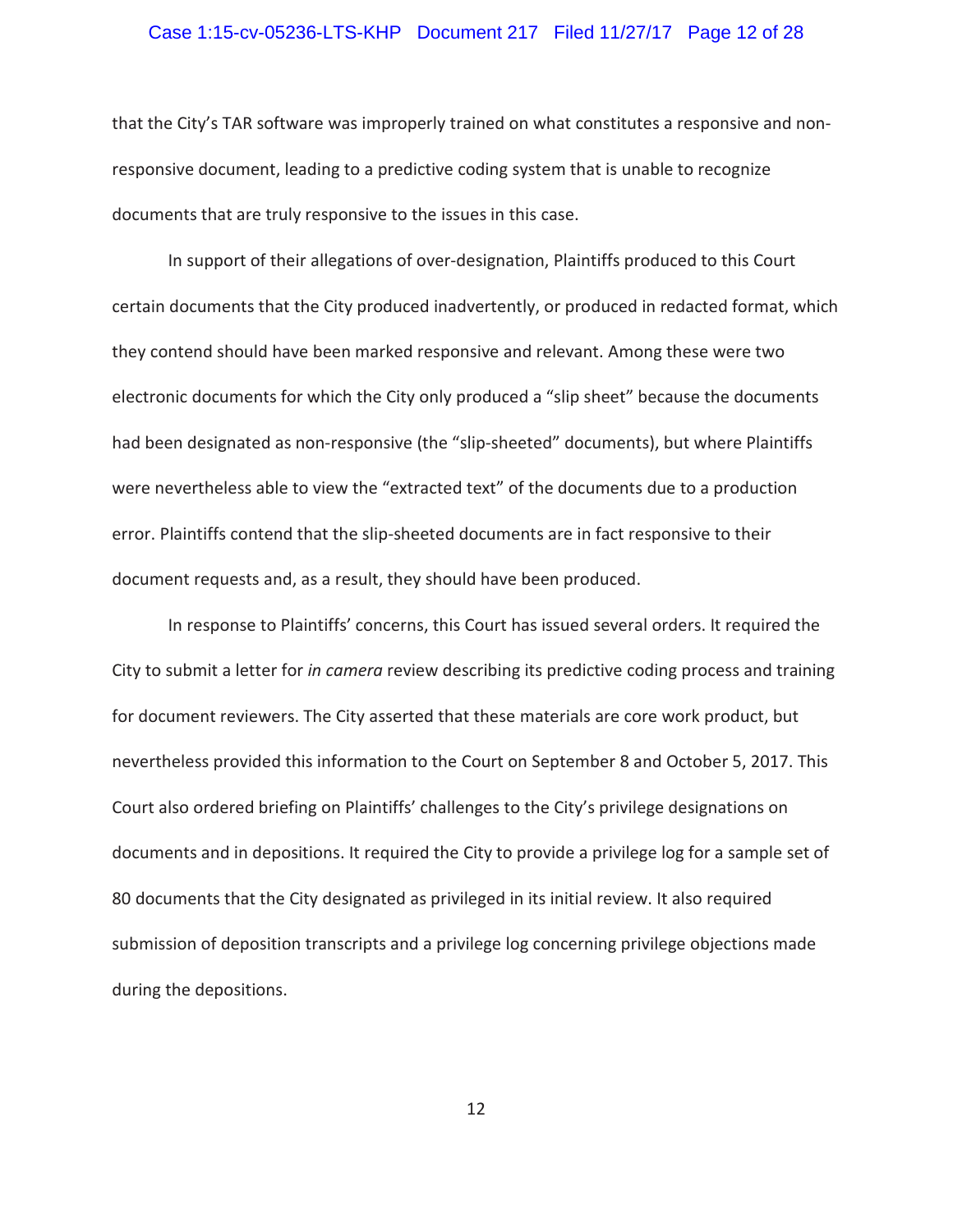## Case 1:15-cv-05236-LTS-KHP Document 217 Filed 11/27/17 Page 13 of 28

In connection with the City's submission concerning its privilege assertions over the sample set of 80 documents, the City withdrew its privilege designation as to 36 documents and produced them. It also withdrew its privilege designation as to another 15 documents but it did not produce them because it asserted they were non-responsive. Out of the 80 document sample, the City maintained its original privilege assertion(s) over only 20 documents. This Court subsequently ordered the City to submit all 80 documents to this Court for *in camera* review and a more detailed log for purposes of assessing the validity of the remaining privilege designations.5 The City submitted the documents and detailed privilege log.

Finally, this Court ordered the City to provide an explanation for the allegedly nonresponsive "slip-sheeted" documents referenced above, for which Plaintiffs could still view the extracted text. On November 3, 2017, the City provided its explanation and conceded that these slip-sheeted documents are "arguably responsive" to Plaintiffs' document requests. The City explained that the two documents had been designated "non-responsive," but since they were part of a partially responsive family of documents, the two documents were produced as a non-responsive "slip-sheet." The City further advised that these two documents had been reviewed as part of the City's "linear" review and were used in the City's initial TAR training round.

In response to the City's explanation about the "slip-sheeted documents," Plaintiffs filed a letter that attached three more examples of documents that had been "slip-sheeted" as non-

 $\overline{a}$ 

<sup>&</sup>lt;sup>5</sup> At this Court's direction, the City is re-reviewing its privilege designations to determine whether its privilege objections can be withdrawn as to any other documents. This Court will address Plaintiffs' challenge to the City's privilege designations in a separate order.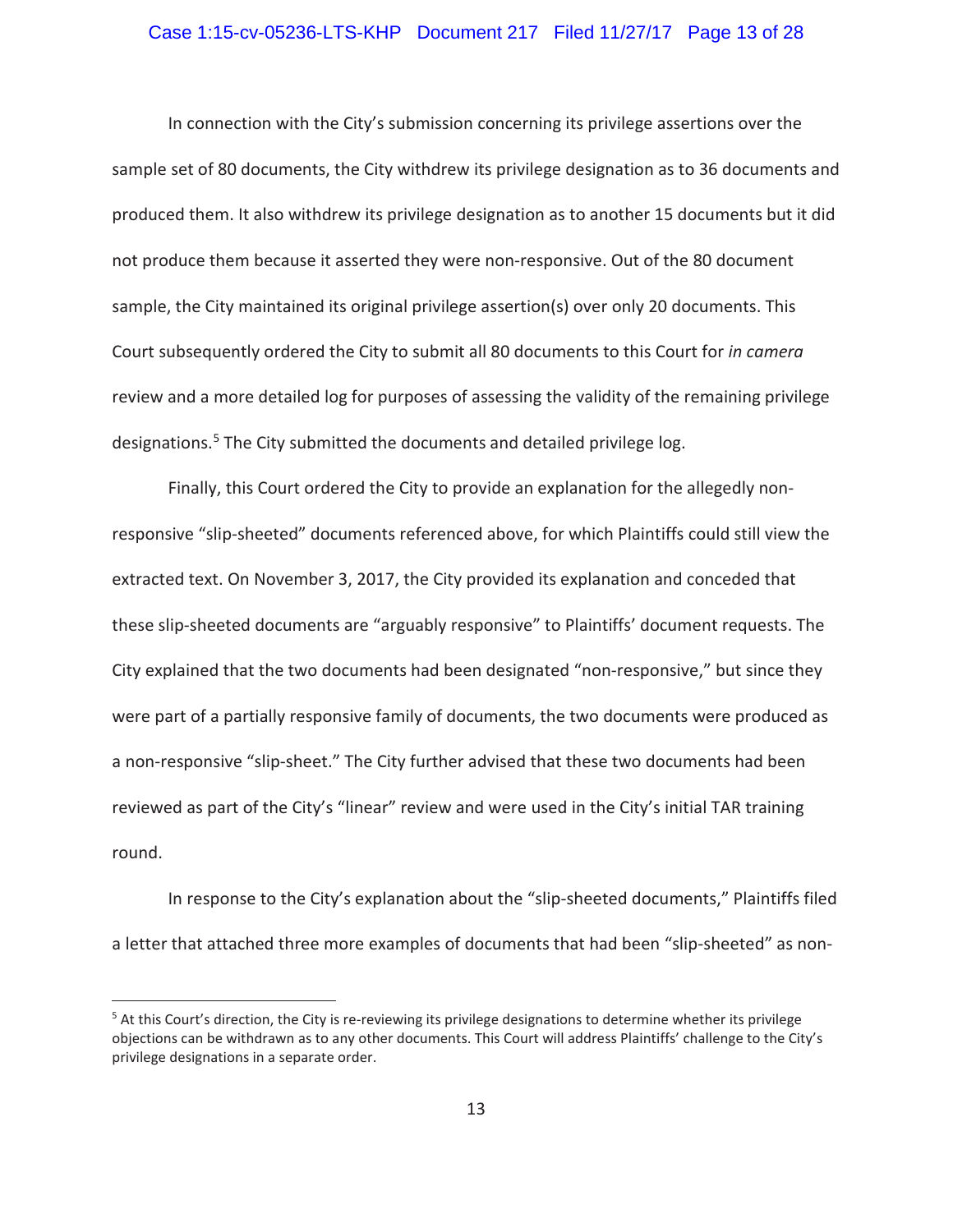## Case 1:15-cv-05236-LTS-KHP Document 217 Filed 11/27/17 Page 14 of 28

responsive, but that Plaintiffs nevertheless were able to view the extracted text of the documents. Plaintiffs contend that these three documents also should have been marked as responsive and produced.

This Court has now reviewed all of the parties' submissions with regard to the City's electronic document production and addresses Plaintiffs' current concerns below.

## D. *Plaintiffs' Current Motion*

As referenced above, the instant dispute concerns three interrelated issues. Plaintiffs believe the City's TAR training and review process was faulty insofar as the City: (1) failed to use appropriate search terms for the DCP/Banks review population, resulting in a deficient potential review corpus from these 6 custodians; (2) searched for documents in the DCP/Banks review population that were responsive to only a subset of Plaintiffs' document requests; and (3) over-designated documents as non-responsive when in fact they were responsive to their document requests.

To increase transparency and confidence in the City's document review, Plaintiffs have proposed that the Court direct the City to provide for review by Plaintiffs' counsel random samples of each of the following (size and methodology to be negotiated by counsel and their e-discovery experts, or determined by the Court in the absence of agreement):

- non-privileged documents collected from DCP and Banks that were subject to TAR that are above the predictive-coding ranking cut-off used by the City, but where the City ultimately determined that the documents were non-responsive;
- non-privileged documents collected from DCP and Banks that were subject to TAR that are just below the predictive-coding ranking cut-off used by the City;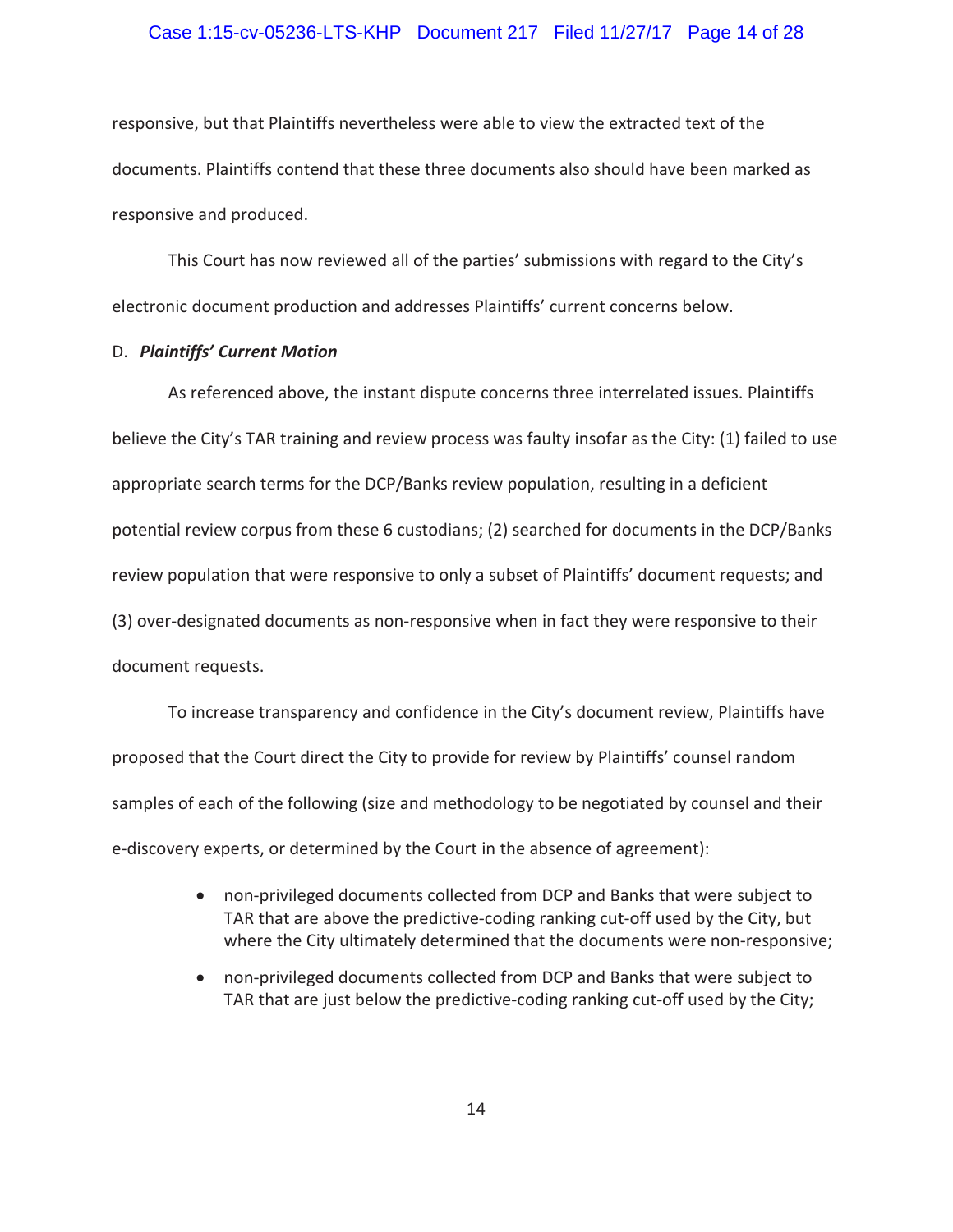- non-privileged documents collected from HPD and the Mayor's Office that were subject to TAR that were above the predictive-coding cut-off, but that the City ultimately designated as non-responsive through its attorney review; and
- non-privileged documents collected from HPD and the Mayor's Office that were subject to TAR that were just below the predictive-coding cut-off used by the City.

Plaintiffs also seek:

- information about the ranking system used (*i.e.*, what cut-off was used, and how many documents were deemed responsive and unresponsive at each ranking);
- x all materials submitted by the City for the Court's *in camera* review relating to predictive coding, other than materials that are in fact privileged, on an attorneys' and experts' eyes-only basis;
- an order requiring the City to search for documents responsive to all of Plaintiffs' document requests other than those specifically limited or stricken by the Court at prior court conferences (or those that had been withdrawn by Plaintiffs); and
- an order requiring the City to commence review of the additional search terms for the DCP/Banks review population document review process immediately (as opposed to waiting until after the settlement conference as the City proposes) and turning first to documents from Banks (so that some subset of his documents can be produced before his November 29 deposition).

In response, the City filed a letter motion requesting that the Court decline to consider

Plaintiffs' application. (Doc. No. 209.)

# **DISCUSSION**

# **I.** *LEGAL STANDARDS*

Federal Rule of Civil Procedure 34 governs the production of documents and

electronically stored information ("ESI"). In general, Rule 34 provides that a party may serve on

any other party a request to produce documents and ESI within the party's possession, custody,

or control so long as the documents and information are "relevant to any party's claim or

defense and proportional to the needs of the case, considering the importance of the issues at

stake in the action, the amount in controversy, the parties' relative access to relevant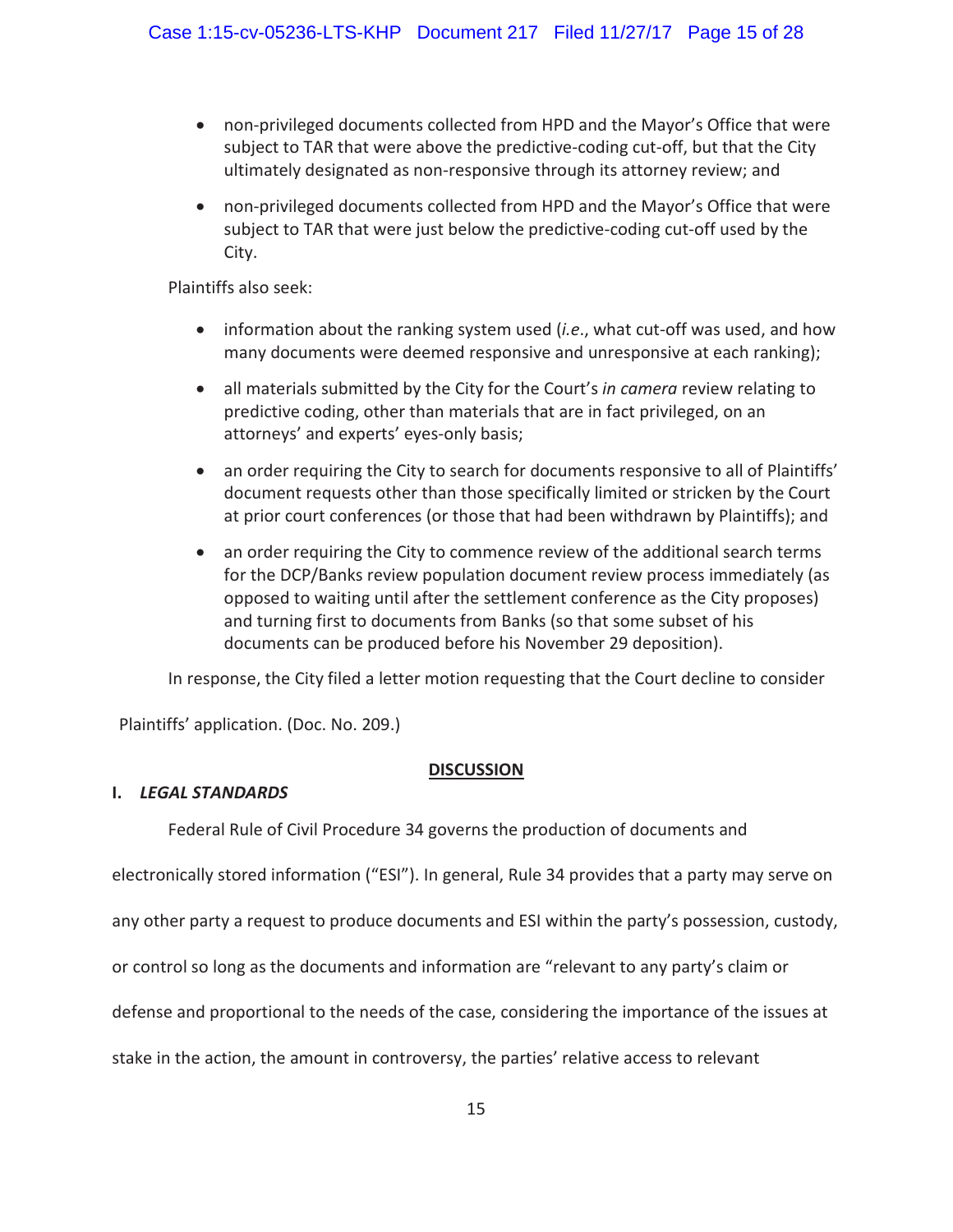## Case 1:15-cv-05236-LTS-KHP Document 217 Filed 11/27/17 Page 16 of 28

information, the parties' resources, the importance of the discovery in resolving the issues, and whether the burden or expense of the proposed discovery outweighs its likely benefit." Fed. R. Civ. P. 34(a)(1) & 26(b)(1). Federal Rule of Civil Procedure 26(b)(1) also makes clear that discovery is not limited to information that will be admissible at trial.

Federal Rule of Civil Procedure 34(b)(2) specifies the obligations of a party who is on the receiving end of requests for documents and ESI. For each item or category of documents and information requested, the responding party must "state with specificity" the grounds, if any, for objecting to the request and, if there is an objection, "state whether any responsive materials are being withheld on the basis of that objection." Fed. R. Civ. P. 34(b)(2)(B)-(C).

Under Rule 26(g), attorneys for a party responding to requests for documents and information must sign discovery responses certifying, among other things, that to the best of the attorney's "knowledge, information, and belief formed after a reasonable inquiry," the document production is "complete and correct as of the time it is made," and that any objection or response is "not interposed for any improper purpose," including delay. Fed. R. Civ. P.  $26(g)(1)$ .

### **II.** *APPLICATION OF LEGAL STANDARDS TO THE INSTANT DISCOVERY DISPUTES*

# **A. Search Terms To Be Used For The DCP/Banks Review Population**

Collection, review, and production of ESI presents special challenges and requires "cooperation between opposing counsel and transparency in all aspects of preservation and production of ESI." *William A. Gross Const. Assocs., Inc. v. Am. Mfrs. Mut. Ins. Co.,* 256 F.R.D. 134, 136 (S.D.N.Y. 2009). Courts have recognized that keyword searches used to search for and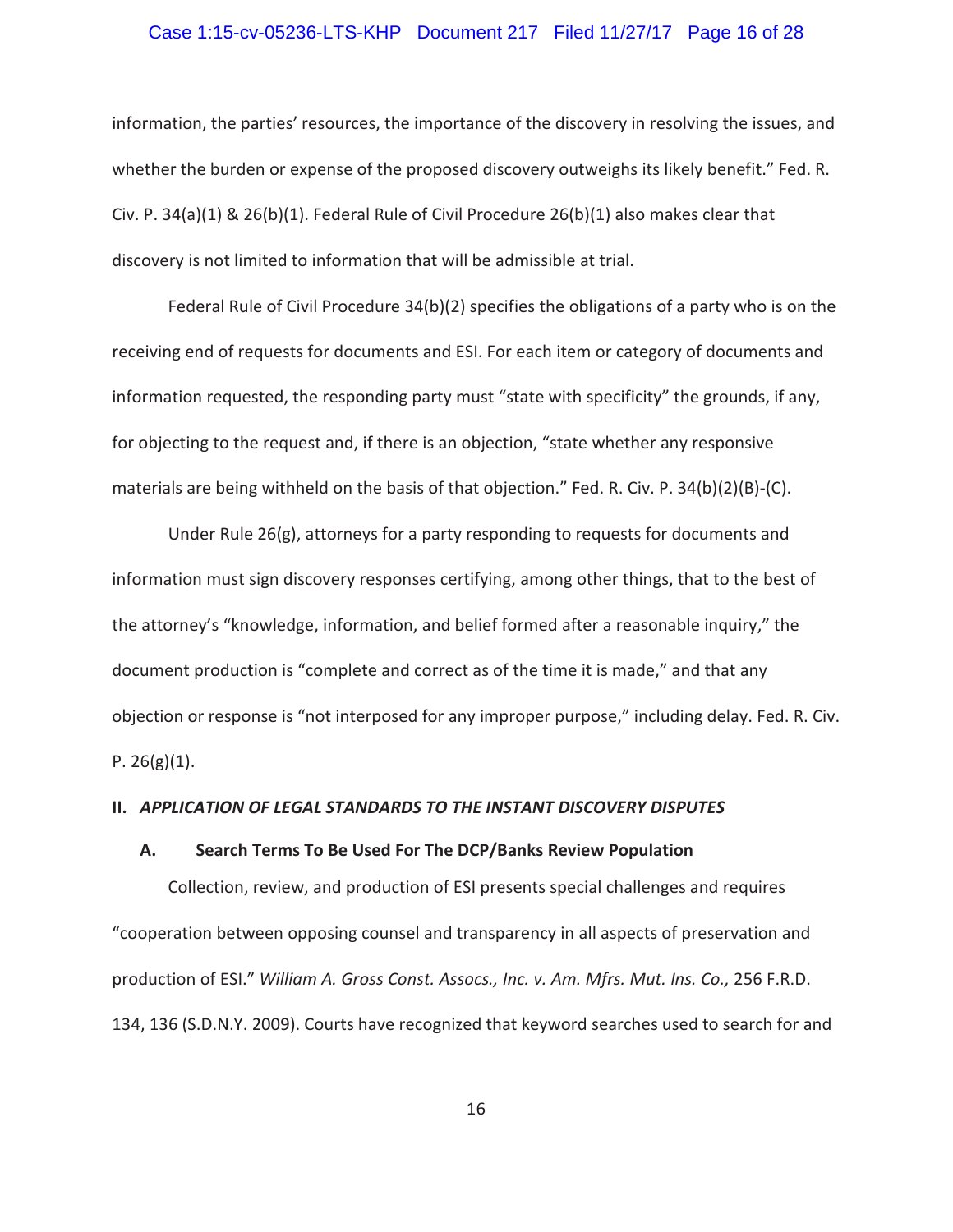## Case 1:15-cv-05236-LTS-KHP Document 217 Filed 11/27/17 Page 17 of 28

collect documents for review must be carefully crafted. *Id.* Here, Plaintiffs have provided 665 additional search terms to be applied to the DCP/Banks review population. The City has stated that the supplemental search would require review of 90,000 additional documents at a cost of approximately \$248,000. Nevertheless, it has stated that it is willing to use all of Plaintiffs' proposed search terms and use TAR, leveraging the training already done on the software. (Doc. No. 203.) Plaintiffs object to the City's proposal because they believe that the City's TAR processes are flawed insofar as it results in the over-designation of documents as nonresponsive.

For the reasons set forth below in Section C, *infra*, this Court finds that there is no evidence of gross negligence or unreasonableness in the City's TAR training or review processes. Therefore, the basis for Plaintiffs' objections to the City's search term proposal appear to be moot. The Court accordingly orders the City to conduct a supplemental review of the DCP/Banks review population using the search terms proposed by Plaintiffs and leveraging the City's existing TAR processes.

# **B. Plaintiffs' Challenges To The City's Responsiveness Designations For The DCP/Banks Review Population**

Next, the parties vigorously dispute what discovery must be produced from the DCP/Banks review population. This dispute stems from a Court conference held on February 16, 2017. On February 16, 2017, the Court ruled on the City's objections to 23 of Plaintiff's document requests and limited the documents and information that Plaintiffs could obtain in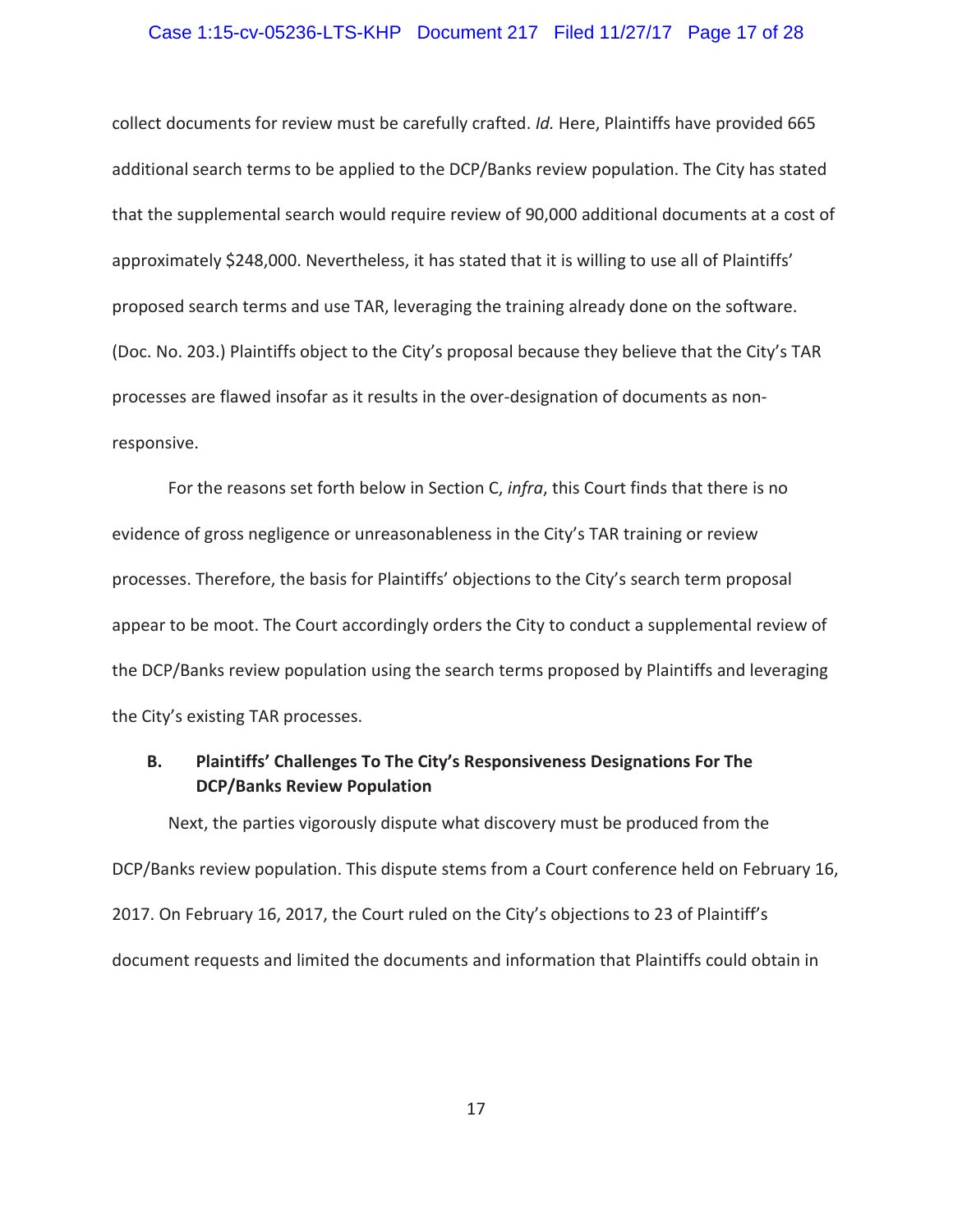## Case 1:15-cv-05236-LTS-KHP Document 217 Filed 11/27/17 Page 18 of 28

response to this subset of Plaintiff's document requests.<sup>6</sup> These limitations concerned both the topics of discovery and custodians (including DCP custodians and Banks) from whom discovery could be sought in connection with the 23 document requests. While Plaintiffs acknowledge that discovery responsive to the 23 document requests addressed during the conference has been curtailed by the Court's directives, they contend that the City is obligated to search for, and produce, documents from DCP and Banks that are responsive to the remaining 60 document requests tendered by Plaintiffs that were not discussed on February 16, 2017. The City, for its part, contends that it was only required to produce documents from DCP and Banks if the Court affirmatively ordered production during the February 16, 2017 conference.

To some extent, both sides misconstrue the Court's rulings during the February 16, 2017 conference. While the Court did grant discovery from DCP custodians and Banks as to certain the document requests that were most relevant to the issues in this case, nothing in the Court's ruling was intended to preclude—or grant—discovery of information responsive to Plaintiffs' other requests that were not specifically before the Court, provided that such information is relevant to the claims and defenses and proportional to the needs of the case.

As articulated during the February 16, 2017 conference, this Court has previously held that Plaintiffs' requests for documents and information from the DCP custodians and Banks must be related to the key issue in this litigation—the Community Preference Policy. By way of one example only, the Court ordered the City to search for and produce documents from DCP

**EXECTLE COURT ALSO ADDENT CONCROOT CONCROOT**<br>Fine Court also addressed appropriate custodians during a conference on February 23, 2017, but that discussion was not tethered to any specific document requests.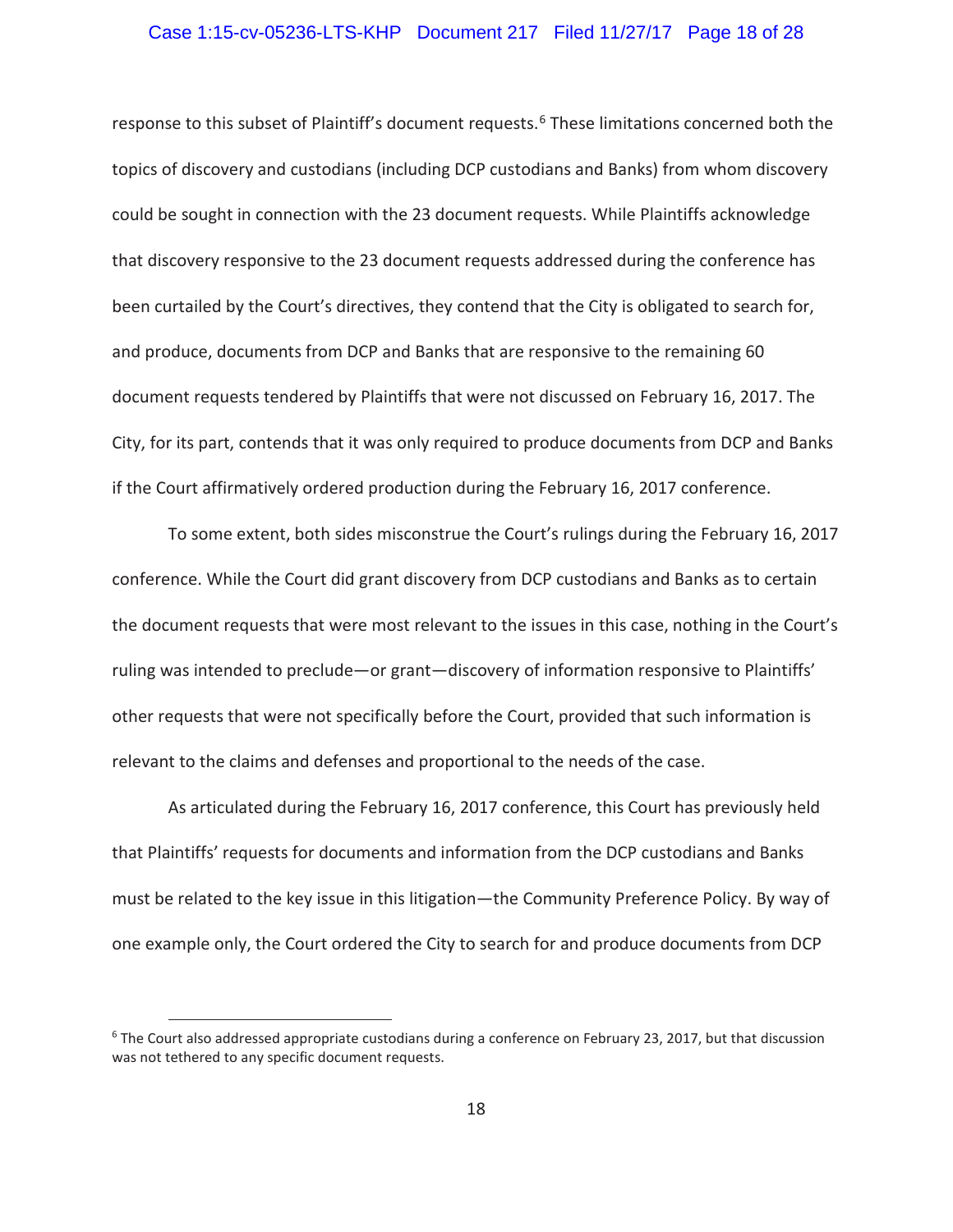## Case 1:15-cv-05236-LTS-KHP Document 217 Filed 11/27/17 Page 19 of 28

custodians that discuss or consider the City's federal "Affirmatively Furthering Fair Housing" obligations in the context of the Community Preference Policy. (*See* Doc. No. 87 at 36:21- 38:21.) Similarly, with respect to Banks, the Court ruled that Plaintiffs were entitled to discovery regarding homeless individuals and the Community Preference Policy. (*See* Doc. No. 87 at 79:6- 29.) These limitations appropriately narrowed Plaintiffs' specific requests to information that is most relevant to this litigation. They also are proportional to the needs of the case because, as Plaintiffs acknowledge in their Complaint, neither DCP nor Banks are responsible for overseeing the Community Preference Policy, and the City already has produced discovery from HPD, the agency that is responsible for the Policy. Due to the number of custodians and volume of ESI at issue in this case, the City's search for documents from DCP/Banks should be more limited than the search conducted of HPD or the Mayor's Office because: (i) much of the relevant correspondence would likely involve HPD or the Mayor's Office and, as a result, would be redundant; and (ii) there is no reason for the City to expend time and resources on the collection and review of ESI that concern functions of DCP and Banks that are unrelated to the Community Preference Policy and its role in overcoming community opposition to affordable housing. *See* Fed. R. Civ. P. 26(b)(2)(C) (courts are required to limit discovery that is unreasonably cumulative or duplicative).

In sum, the City must expand its search for documents responsive to Plaintiffs' document requests as it construed this Court's prior ruling too narrowly. If the City finds additional documents in the DCP/Banks review population regarding the primary issues and defenses in this case responsive to Plaintiffs' other document requests—such as documents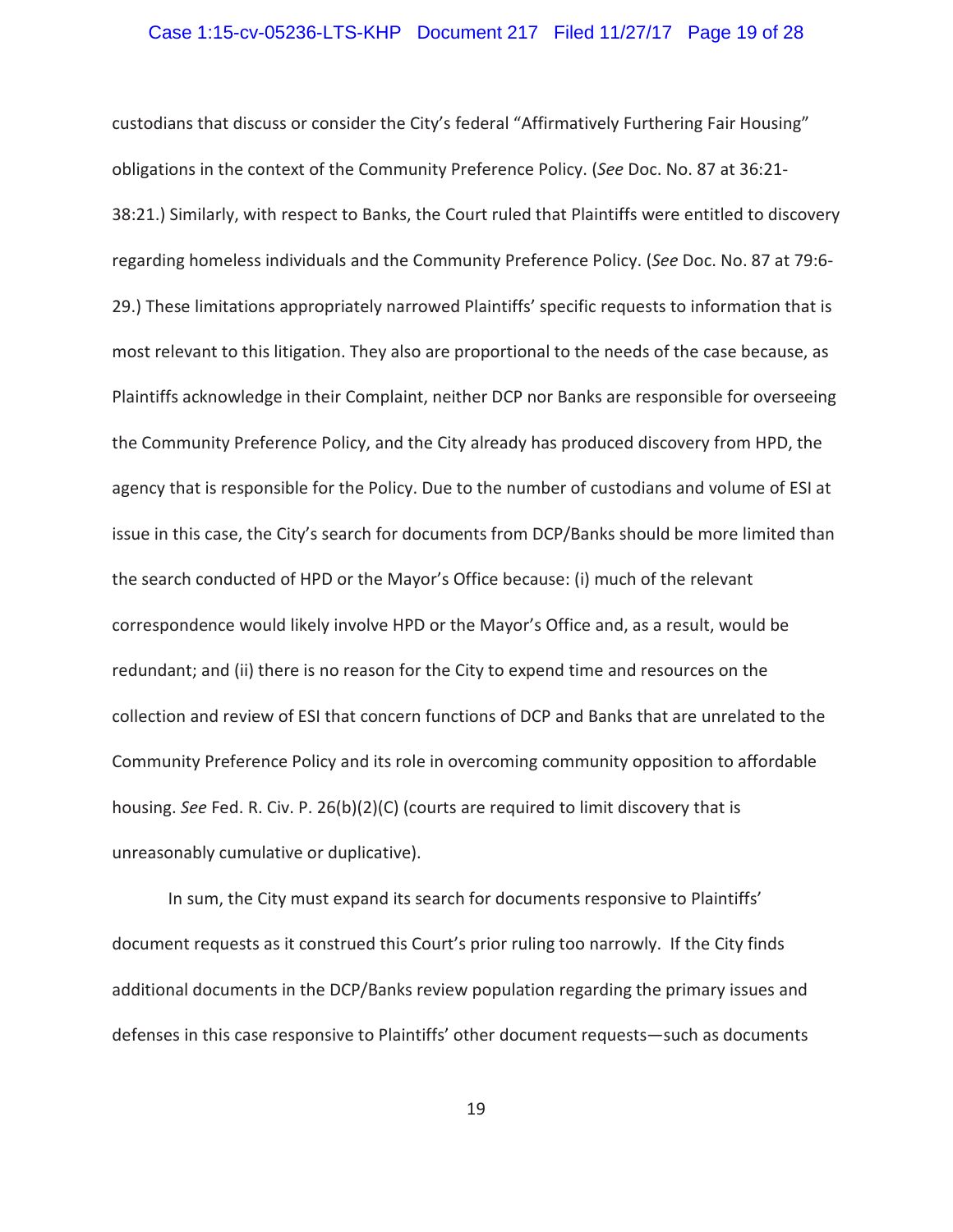## Case 1:15-cv-05236-LTS-KHP Document 217 Filed 11/27/17 Page 20 of 28

concerning the Community Preference Policy and the City's justification for the same, including the Policy's role in overcoming community opposition—such documents should be produced, absent privilege or other objection for which the City has a good-faith basis to withhold the document. If, after review of the City's production of responsive documents from the DCP/Banks review population, Plaintiffs believe that the City impermissibly withheld documents responsive to specific requests, Plaintiffs shall meet-and-confer with the City and thereafter may file a motion to compel.

# **C. Plaintiffs' Challenges To The City's TAR Processes and Responsiveness Designations**

Finally, Plaintiffs object to the City's continued use of its TAR system. Plaintiffs contend that the system is improperly trained because the City's human document reviewers overdesignated documents as non-responsive during both the linear review and during the TAR training stages. As a result, Plaintiffs claim, the TAR software is unable to recognize and properly categorize responsive documents.

As courts have noted, the producing party is in the best position to "evaluate the procedures, methodologies, and technologies appropriate for preserving and producing their own electronically stored information." *Hyles v. New York City*, No. 10-cv-3119 (AT) (AJP), 2016 WL 4077114, at \*3 (S.D.N.Y. Aug. 1, 2016) (citing Principle 6 of the Sedona Conference). Traditionally, courts have not micro-managed parties' internal review processes for a number of reasons. First, attorneys, as officers of the court, are expected to comply with Rules 26 and 34 in connection with their search, collection, review and production of documents, including ESI. Second, internal attorney ESI work processes may reveal work product, litigation tactics,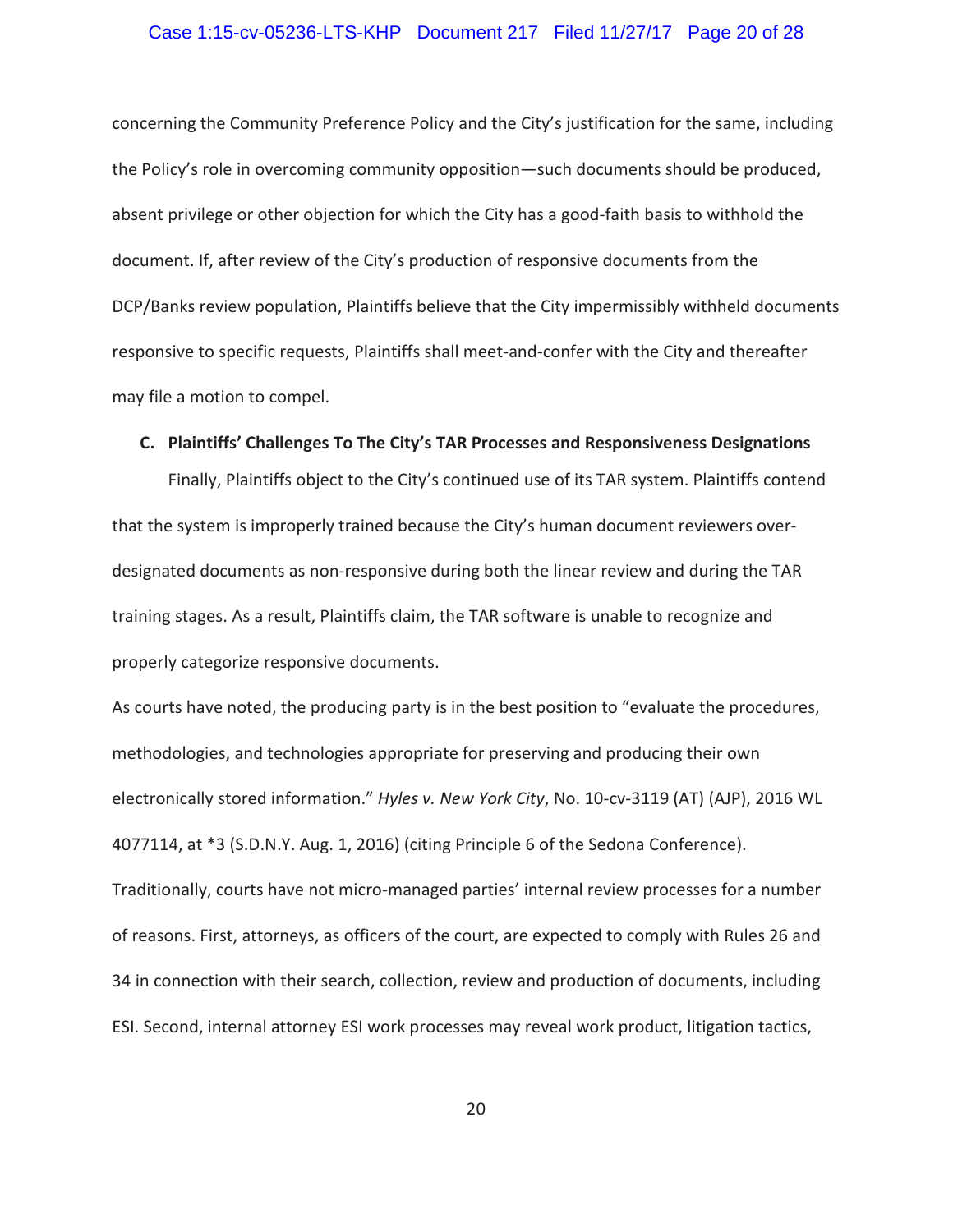## Case 1:15-cv-05236-LTS-KHP Document 217 Filed 11/27/17 Page 21 of 28

and trial strategy. *See generally Disability Rights Council of Greater Wash. v. Wash. Metro. Transit Auth*., 242 F.R.D. 139, 142-43 (D.D.C. 2007) (holding that a compilation of documents culled from a larger protection is protectable as attorney work product). Third, as noted above, the producing party is better equipped than the court to identify and utilize the best process for producing their own ESI consistent with their obligations under the Federal Rules of Civil Procedure. *See Hyles*, 2016 WL 4077114, at \*3 (citing Principle 6 of the Sedona Conference). Fourth, perfection in ESI discovery is not required; rather, a producing party must take reasonable steps to identify and produce relevant documents. *See HM Elecs., Inc. v. R.F. Techs., Inc*., No. 12-cv-2884 (BAS) (MDD), 2015 WL 471498, at \*12 (S.D. Cal. Aug. 7, 2015), *vacated in part on other grounds*, 171 F. Supp. 3d 1020 (S.D. Cal. 2016); *Pension Comm. of the Univ. of Montreal Pension Plan v. Banc of Am. Secs., LLC,* 685 F. Supp. 2d 456, 461 (S.D.N.Y. 2010); *see also* Advisory Committee Notes, 2015 Amendments to Fed. R. Civ. P. 37(e). However, "'[p]arties cannot be permitted to jeopardize the integrity of the discovery process by engaging in halfhearted and ineffective efforts to identify and produce relevant documents.'" *HM Elecs., Inc.*, 2015 WL 4714908 at \*12 (quoting *Bratka v. Anheuser-Busch Co., Inc.,* 164 F.R.D. 448, 463 (S.D. Ohio 1995)). "Litigation is not a game. It is the time-honored method of seeking the truth, finding the truth, and doing justice." *Id.* (citation and quotations omitted). In keeping with these principles, this Court is of the view that there is nothing so exceptional about ESI production that should cause courts to insert themselves as super-managers of the parties' internal review processes, including training of TAR software, or to permit discovery about such process, in the absence of evidence of good cause such as a showing of gross negligence in the review and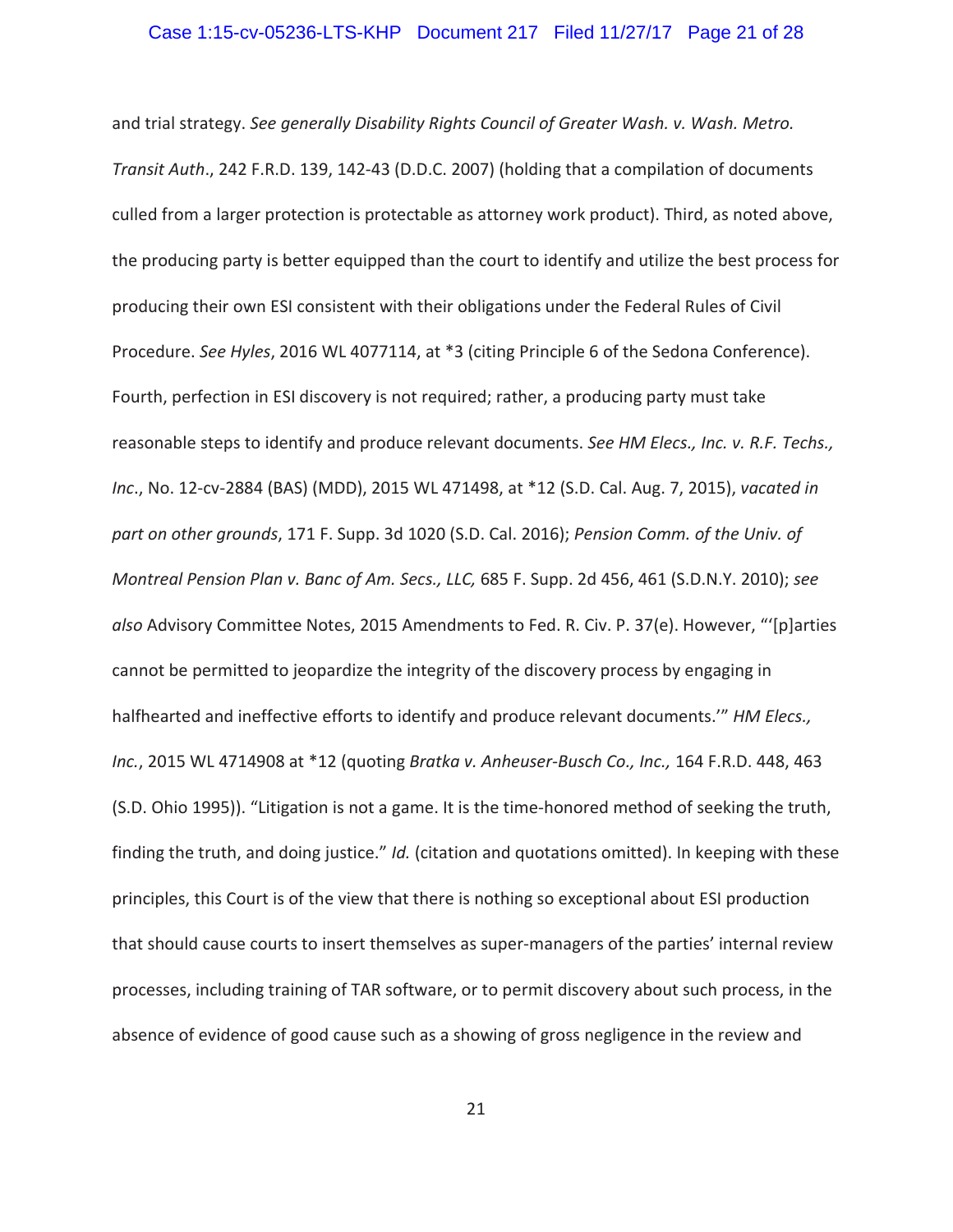## Case 1:15-cv-05236-LTS-KHP Document 217 Filed 11/27/17 Page 22 of 28

production process, the failure to produce relevant specific documents known to exist or that are likely to exist, or other malfeasance.

Courts are split as to the degree of transparency required by the producing party as to its predictive coding process. *See Rio Tinto PLC.,* 306 F.R.D. at 128 (citing John M. Facciola & Philip J. Favro, *Safeguarding the Seed Set: Why Seed Set Documents May Be Entitled To Work Product Protection,* 8 Fed. Cts. L. Rev. 1 (2015)). In some cases, parties have agreed to—or courts have ordered—transparency into the TAR or predictive coding processes. *See, e.g., id.* at 129 ("[t]he Court, however, need not rule on the need for seed set transparency in this case, because the parties agreed to a protocol that discloses all non-privileged documents in the control sets."); *In re Actos Prods. Liab. Litig.*, No. 6:11-md-299, 2012 WL 7861249, at \*4-5 (W.D. La. July 27, 2012) (the parties' protocol had "experts" from each side simultaneously reviewing and coding the seed set); *Bridgestone Ams., Inc. v. Int'l Bus. Machs. Corp.,* No. 3:13-cv-1196, 2014 WL 4923014, at \*1 (M.D. Tenn. July 22, 2014) (party offered to provide responsive and non-responsive seed set documents—an offer endorsed by the court). In other cases, courts have not required production of seed set documents. *See In re Biomet M2a Magnum Hip Implant Prods. Liab. Litig.*, No. 3:12-md-2391, 2013 WL 6405156, at \*1-2 (N.D. Ind. Aug. 21, 2013) (refusing to direct party to produce seed set, but encouraging transparency); *Aurora Coop. Elev. Co. v. Aventine Renewable Energy-Aurora W., LLC*, No. 4:12-cv-230, 2015 WL 10550240, at \*2 (D. Neb. Jan. 6, 2015) (encouraging the parties to work cooperatively in developing a TAR process, but observing that the Federal Rules of Civil Procedure do not require a party to disclose information that is not relevant to any party's claim or defense).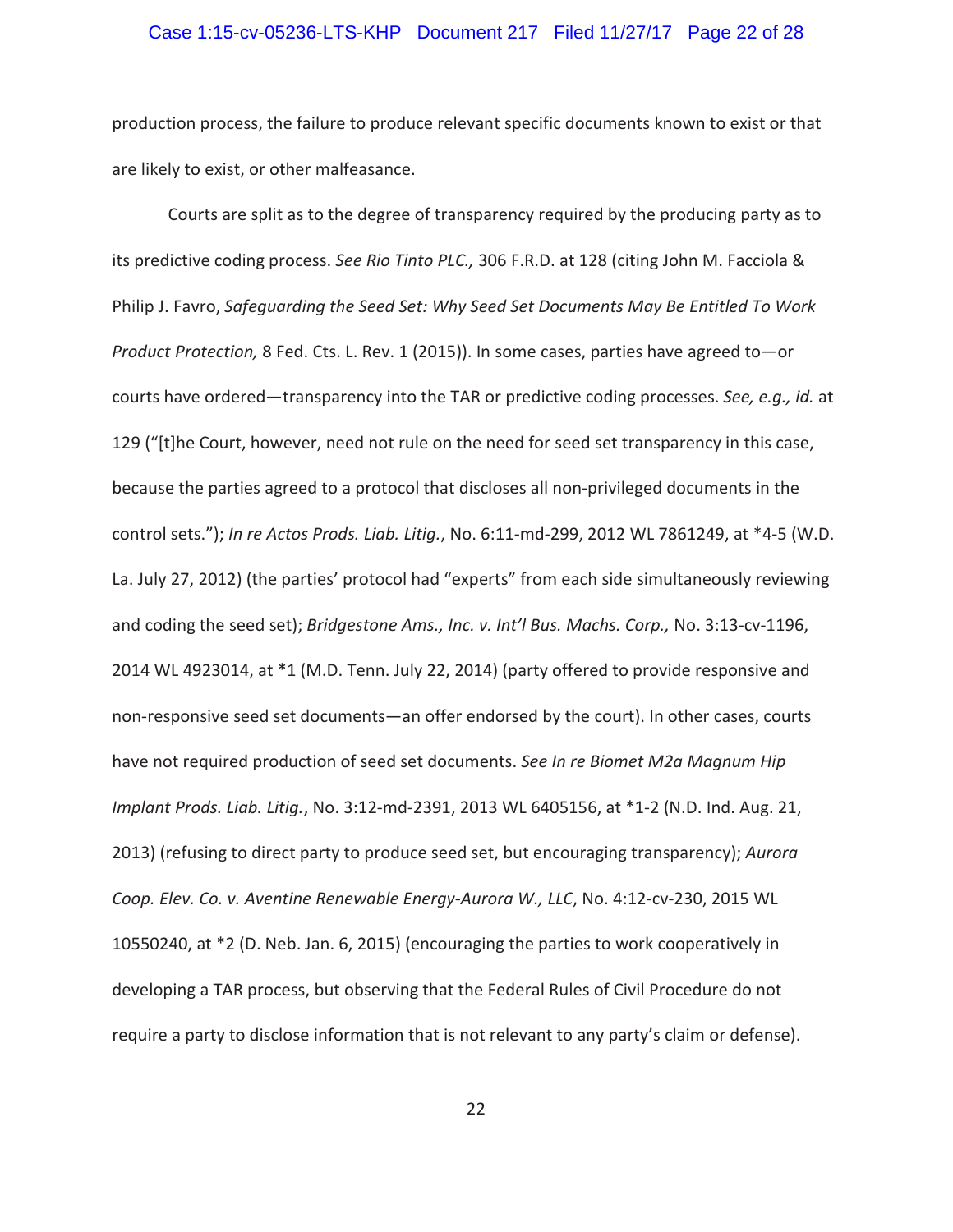## Case 1:15-cv-05236-LTS-KHP Document 217 Filed 11/27/17 Page 23 of 28

While it is true that Plaintiffs here do not have clear insight into the City's predictive coding process and training, this Court has required the City to provide *in camera* submissions addressing these subjects. These *in camera* submissions reveal that the City appropriately trained and utilized its TAR system. The City's seed set included over 7,200 documents that were reviewed by the City's document review team and marked as responsive or nonresponsive in order to train the system. Its seed set included randomly selected documents, as well as pre-coded example documents such as the pleadings, Plaintiffs' document requests, and other relevant, privileged and non-privileged documents. At the conclusion of the TAR training phase, which include five full training rounds, the City conducted a validation process.

Moreover, the City provided detailed training to its document review team as to the issues in the case. The document review team also was provided with all of Plaintiffs' document requests to use in connection with their review and designation of documents as responsive and non-responsive. In sum, the City's training and review processes and protocols present no basis for finding that the City engaged in gross negligence in connection with its ESI discovery – far from it.

Plaintiffs' objections to the City's use of TAR largely stems from their beliefs that the City has over-designated documents as non-responsive. In support of this claim, Plaintiffs rely on a few documents that were inadvertently produced by the City that they contend are responsive to their discovery requests and should have been produced. Plaintiffs also point to the fact that the City has flip-flopped on its designation of documents when challenged. For example, the City has admitted that the two "slip sheeted" documents initially marked as non-responsive are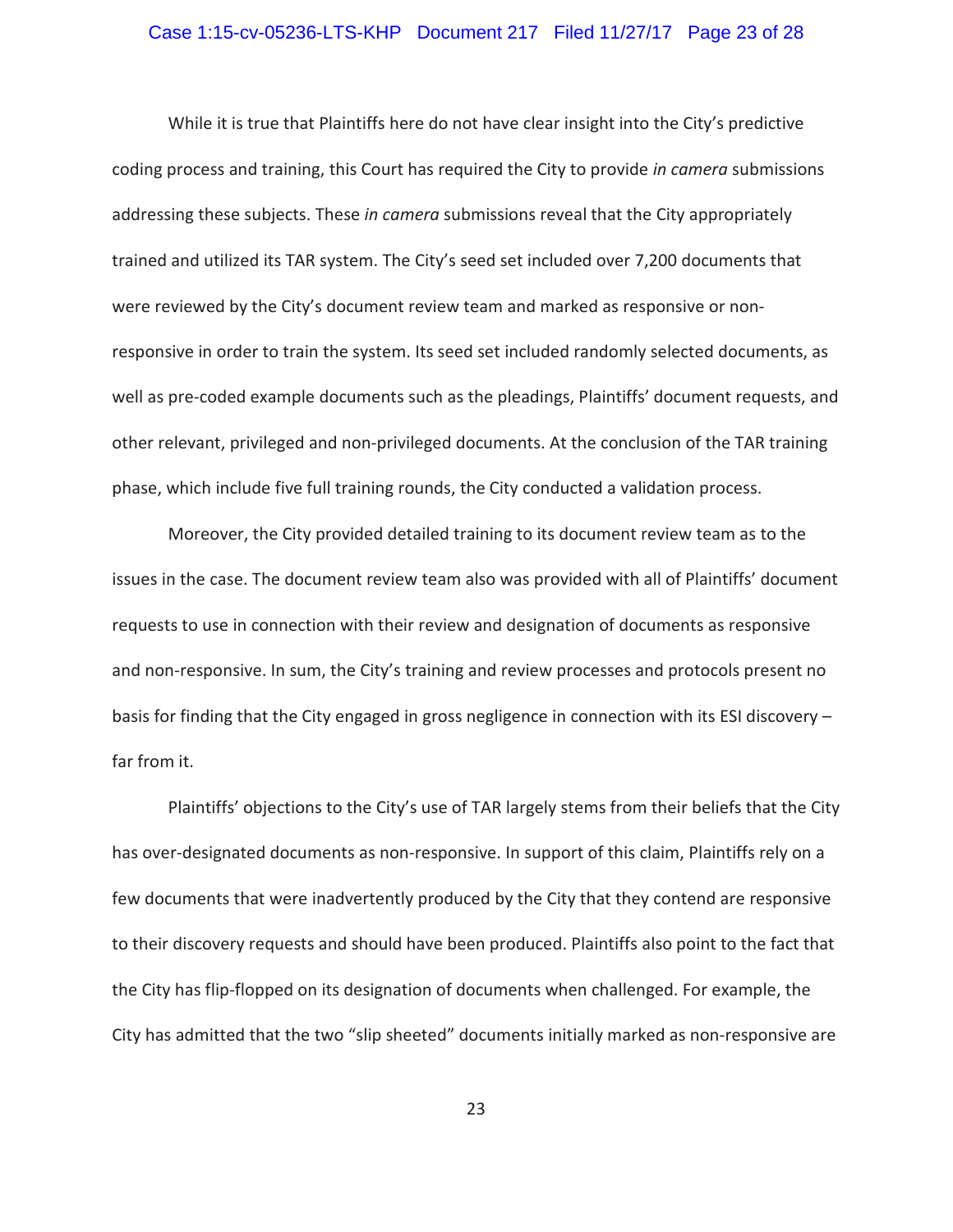## Case 1:15-cv-05236-LTS-KHP Document 217 Filed 11/27/17 Page 24 of 28

in fact "arguably responsive."7 Although the City has not provided an explanation for the additional three "slip-sheeted" documents that Plaintiffs have identified, these documents also appear to be at least "arguably responsive" to Plaintiffs' discovery requests.

Additionally, Plaintiffs emphasize that the City's document review has resulted in many documents being categorized as responsive, but ultimately withheld on privilege grounds. As mentioned above, the City has produced a sample of 80 of these supposedly privileged documents for *in camera* review. And, as noted above, the City has withdrawn its claim of deliberative process privilege as to 59 of the documents initially designated as privileged (out of the 80-document sample set), but also has changed its responsiveness designation to nonresponsive and, as a result, has withheld these 15 documents as non-responsive to Plaintiffs' document requests (the "NR Documents"). This Court has reviewed these 15 NR Documents *in camera* and determined that nearly all of them are responsive to Plaintiffs' document requests to some degree, though most are only of marginal relevance.

 In sum, the City incorrectly categorized at least five "slip-sheeted" documents as nonresponsive during the electronic review process and correctly categorized 15 other documents as responsive during the electronic review process but later labeled them as non-responsive. However, this Court does not find the labeling of these 20 documents, only 5 of which were "incorrectly" categorized as non-responsive during the initial ESI review—out of the 100,000 documents that have been reviewed thus far in this case—sufficient to question the accuracy

**The mannum contocolly as the any objections on relevancy grounds, admissibility or privilege, this Court finds that in fact and provided** these documents are responsive to Plaintiff's broad document requests.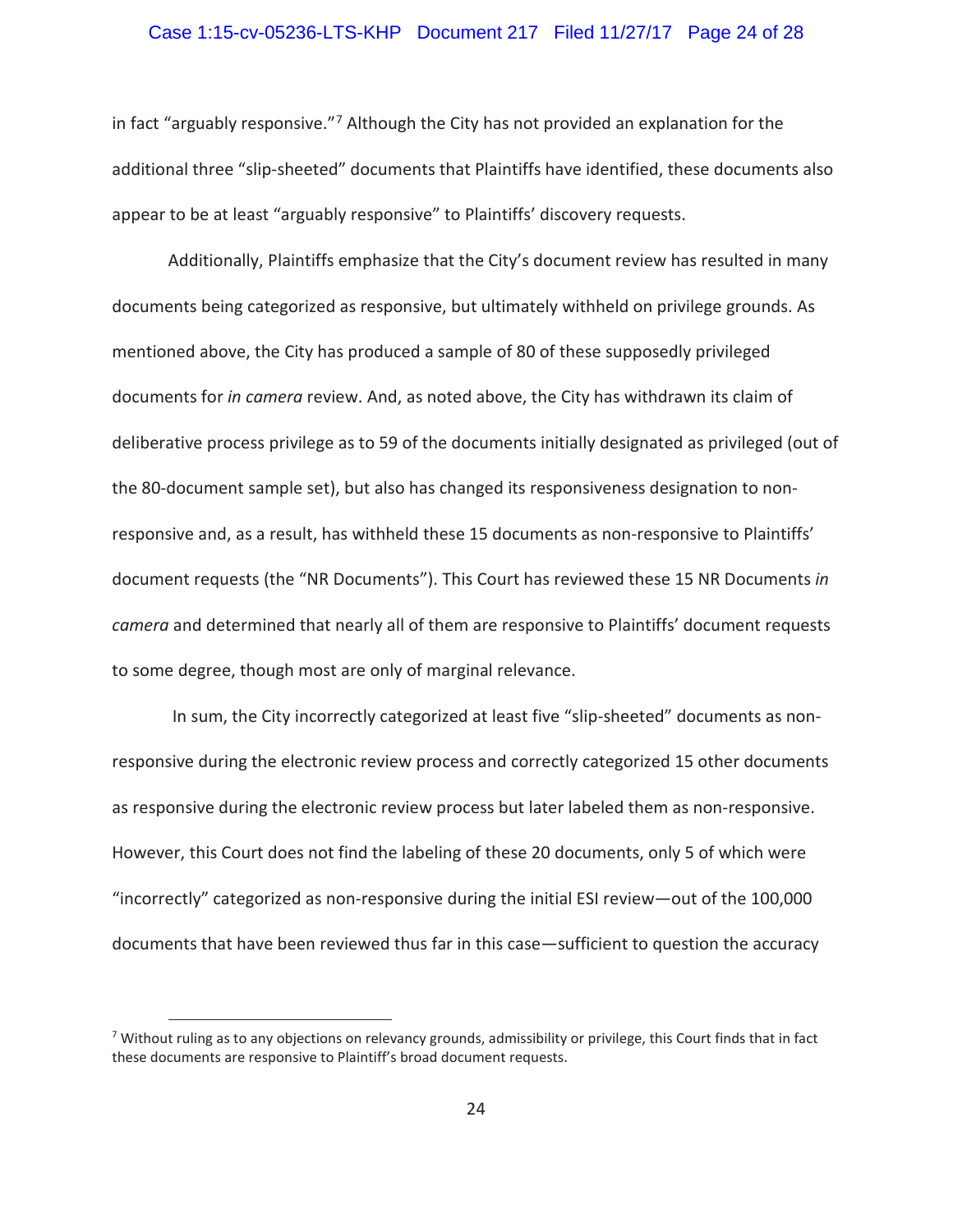### Case 1:15-cv-05236-LTS-KHP Document 217 Filed 11/27/17 Page 25 of 28

and reliability of the City's TAR process as a whole. In any ESI review, "the Federal Rules of Civil Procedure do not require perfection." *Moore*, 287 F.R.D. at 191. Instead, the proper inquiry is whether the "search results are reasonable and proportional." *Hyles*, 2016 WL 4077114, at \*3 (citing Fed. R. Civ. P  $26(g)(1)(B)$ ).

Here, neither this Court nor Plaintiffs have identified anything in the TAR process itself that is inherently defective; rather, Plaintiffs' objections are premised upon human error in categorizing a small subset of documents as responsive or non-responsive. The City in this case has produced over 12,500 documents that were all designated as responsive. Moreover, it seems unlikely that the misdesignations identified by Plaintiffs would have affected the City's TAR processes in any meaningful way, given that the seed set was comprised of over 7,000 documents. The City's validation process, which was described to this Court in the City's *in camera* submission, further supports this conclusion.

While the Court disagrees with Plaintiffs' assertions that the TAR process as a whole is defective, it nevertheless finds that Plaintiffs have presented sufficient evidence to justify their request for sample sets of non-privileged documents from the documents pulled from the 50 custodians. In particular, this Court agrees that the sample sets will increase transparency, a request that is not unreasonable in light of the volume of documents collected from the custodians, the low responsiveness rate of documents pulled for review by the TAR software, and the examples that Plaintiffs have presented, which suggest there may have been some human error in categorization that may have led to gaps in the City's production.

Thus, this Court will grant Plaintiffs' request in part as follows: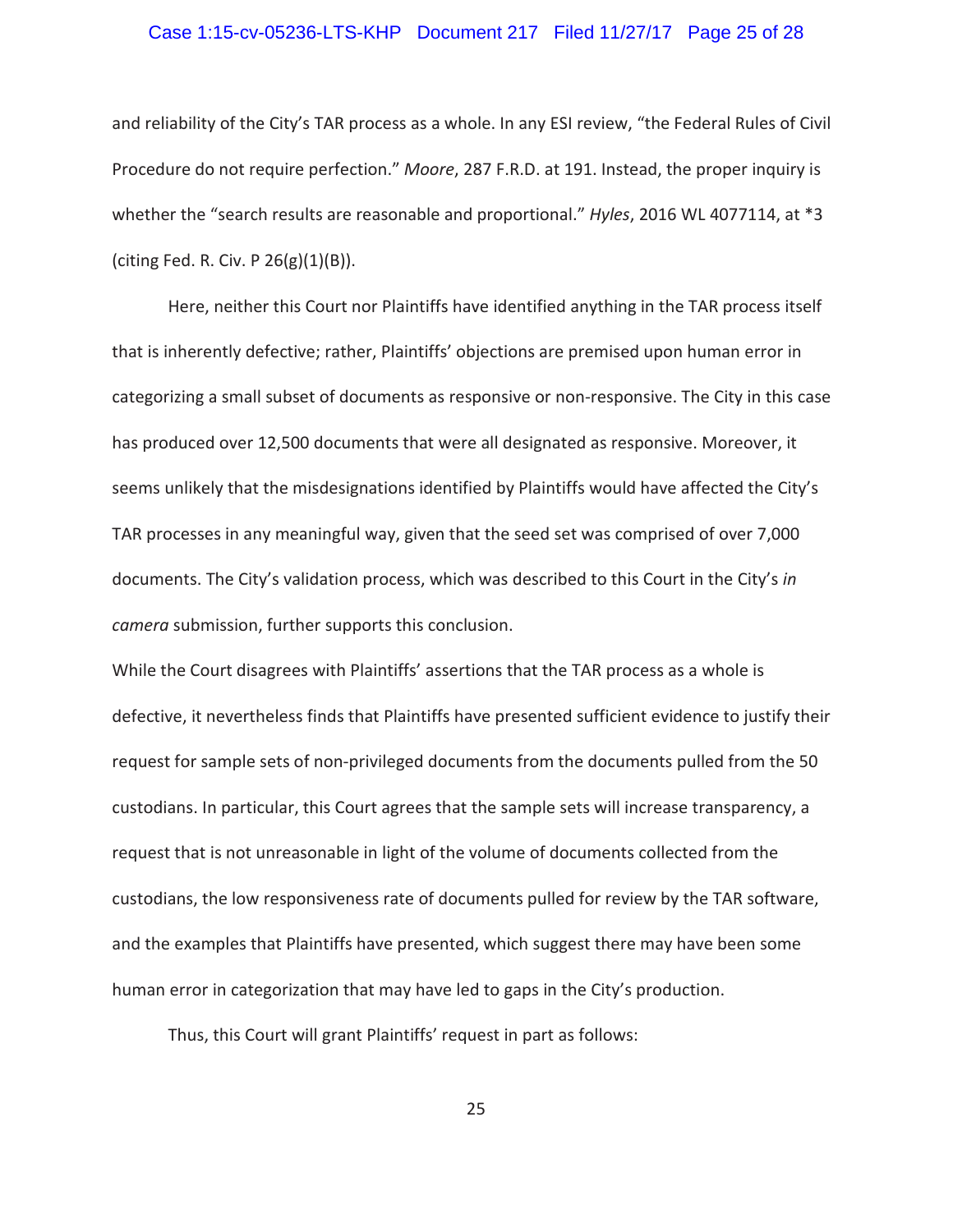- The City is directed to produce the five "slip-sheeted" documents and the 15 NR Documents within one week of the date of this order.
- The City is directed to provide to Plaintiffs a sample of 300 non-privileged documents in total from the HPD custodians and the Mayor's Office.<sup>8</sup> These documents should be randomly pulled from the corpus of non-responsive documents. The City shall provide these documents to Plaintiffs' counsel on an attorneys' and experts' eyes-only basis. The City shall be required to produce the 300 non-privileged documents from the HPD custodians and the Mayor's Office by December 22, 2017.
- The City shall apply the Plaintiffs' search terms to the DCP/Banks review population and shall leverage its existing TAR process to segregate the additional documents into responsive and non-responsive categories and begin producing any responsive documents, subject to its objections and this Court's orders limiting Plaintiffs' discovery requests. It then shall provide Plaintiffs with a random sample of 100 non-privileged, non-responsive documents in total from the DCP/Banks review population.<sup>9</sup> These too shall be provided to Plaintiffs' counsel on an attorneys' and experts' eyes-only basis. The City shall be required to produce the 100 non-privileged documents from the DCP/Banks review population by January 12, 2018.
- To the extent Plaintiffs contend that the sampling process described above suggests that there are documents within the HPD/Mayor's Office or DCP/Banks review populations that are responsive and relevant, but have not been produced, they shall meet and confer with the City to determine whether additional training and review is necessary with the understanding that reasonableness and proportionality, not perfection and scorched-earth, must be their guiding principles. *See Rio Tinto PLC*, 306 F.R.D. at 129 ("[o]ne point must be stressed—it is inappropriate to hold TAR to a higher standard than keywords or manual review. Doing so discourages parties from using TAR for fear of spending more in motion practice than the savings from using TAR for review.").

endormarks The City may need to pull more than 300 documents to allow for the exclusion of any privileged documents that and  $\frac{8}{100}$ are pulled.

<sup>&</sup>lt;sup>9</sup> The City may need to pull more than 100 documents to allow for the exclusion of any privileged documents that are pulled.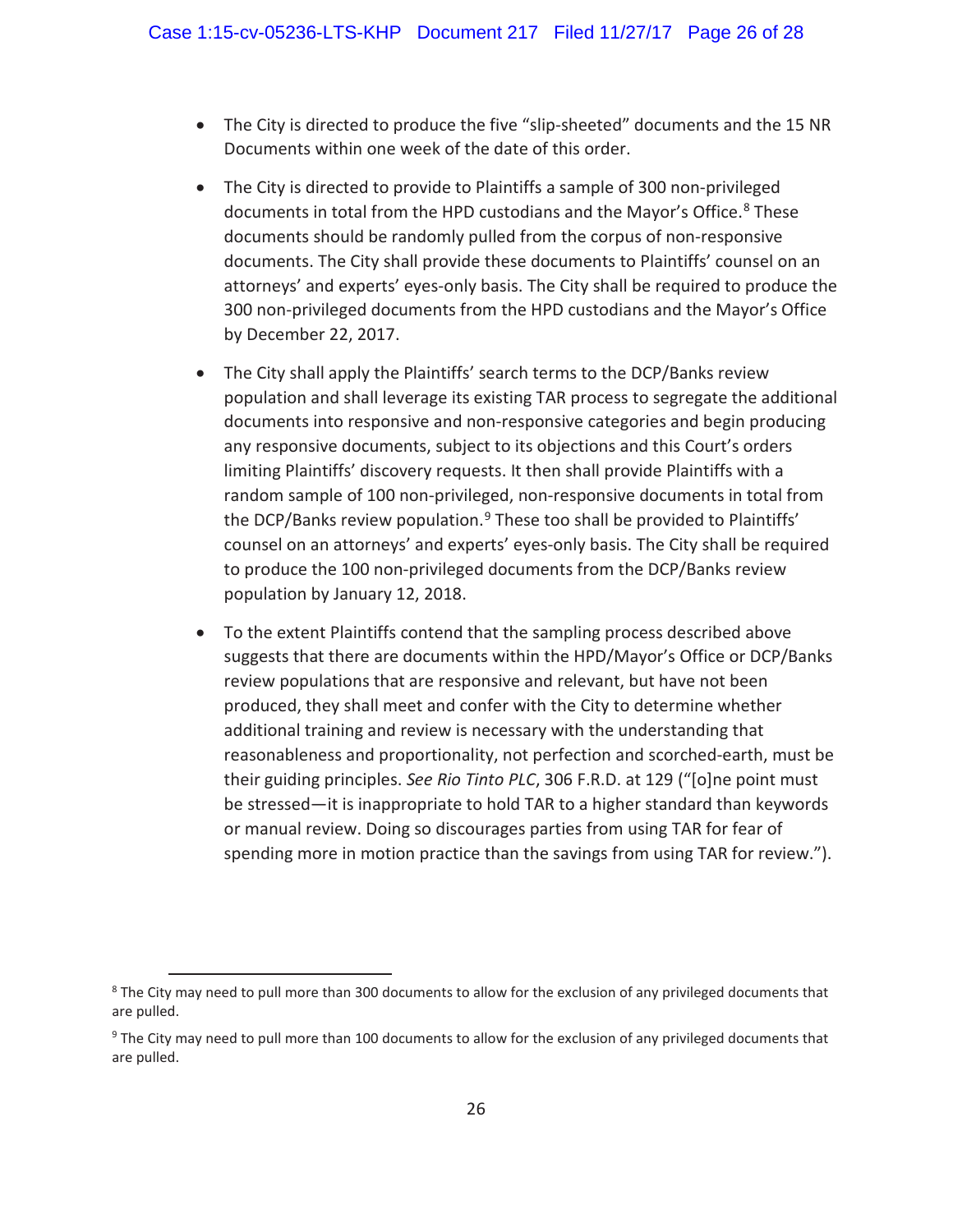### Case 1:15-cv-05236-LTS-KHP Document 217 Filed 11/27/17 Page 27 of 28

This Court recognizes that the holiday season is upon us and that the application of over 600 search terms and sorting of documents for review purposes will most likely not be completed in advance of Banks' deposition on November 29. Nevertheless, this Court is of the view that Plaintiffs have sufficient information to depose Banks and therefore directs Plaintiffs to proceed with that deposition on November 29. To the extent there are privilege objections during his deposition, they should be marked for future ruling.

This Court denies Plaintiffs' request for information about the ranking system used by Plaintiffs (*i.e*., what cut-off was used, and how many documents deemed responsive and unresponsive are at each ranking) and for all materials submitted by defendant *in camera*  relating to predictive coding. Plaintiffs have failed to explain why information about the City's ranking system is needed, particularly given that Plaintiffs' request to sample non-responsive documents from the review populations is being granted. It is also unclear how this information is even potentially relevant to the claims and defenses in this litigation, as required under Federal Rule of Civil Procedure 26. However, in the interests of transparency and cooperation in the discovery process, the City is encouraged to share such information with Plaintiffs. With respect to the City's *in camera* submissions, this Court views this information as being protected by the work product privilege and, accordingly, is not subject to disclosure.

#### **CONCLUSION**

For the reasons set forth above, Plaintiffs' request (Doc. No. 208) is granted in part and denied in part. The City's request for the Court to disregard Plaintiffs' application (Doc. No. 209)